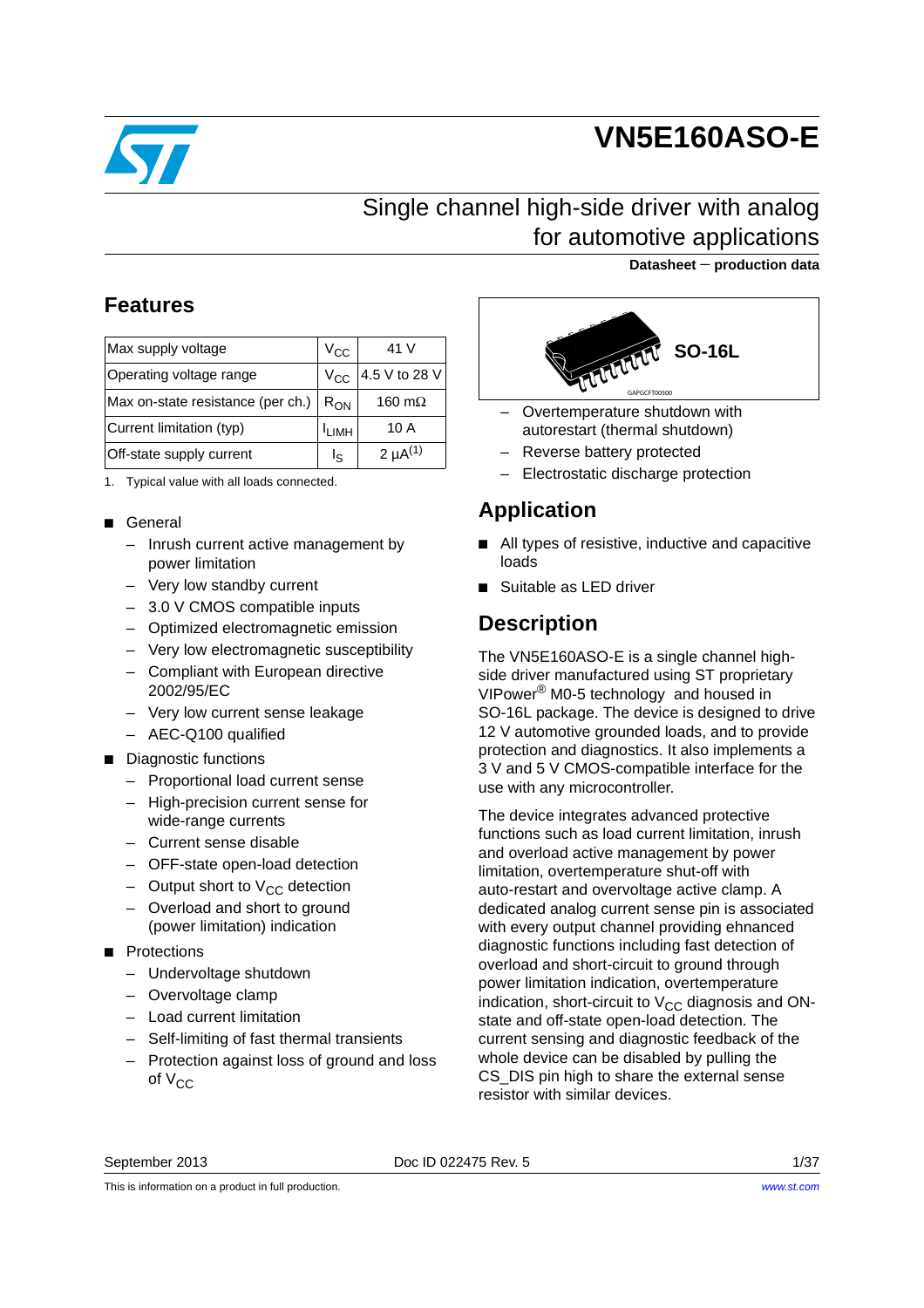# **Contents**

| 1              |     |                                                                  |  |
|----------------|-----|------------------------------------------------------------------|--|
| $\mathbf{2}$   |     |                                                                  |  |
|                | 2.1 |                                                                  |  |
|                | 2.2 |                                                                  |  |
|                | 2.3 |                                                                  |  |
|                | 2.4 |                                                                  |  |
|                | 2.5 |                                                                  |  |
| 3              |     |                                                                  |  |
|                | 3.1 |                                                                  |  |
|                |     | Solution 1: resistor in the ground line (RGND only)  24<br>3.1.1 |  |
|                |     | 3.1.2                                                            |  |
|                | 3.2 |                                                                  |  |
|                | 3.3 |                                                                  |  |
|                | 3.4 |                                                                  |  |
|                |     | Short to VCC and OFF-state open-load detection 27<br>3.4.1       |  |
|                | 3.5 |                                                                  |  |
| 4              |     |                                                                  |  |
|                | 4.1 |                                                                  |  |
| 5              |     |                                                                  |  |
|                | 5.1 |                                                                  |  |
|                | 5.2 |                                                                  |  |
|                | 5.3 |                                                                  |  |
| 6              |     |                                                                  |  |
| $\overline{7}$ |     |                                                                  |  |



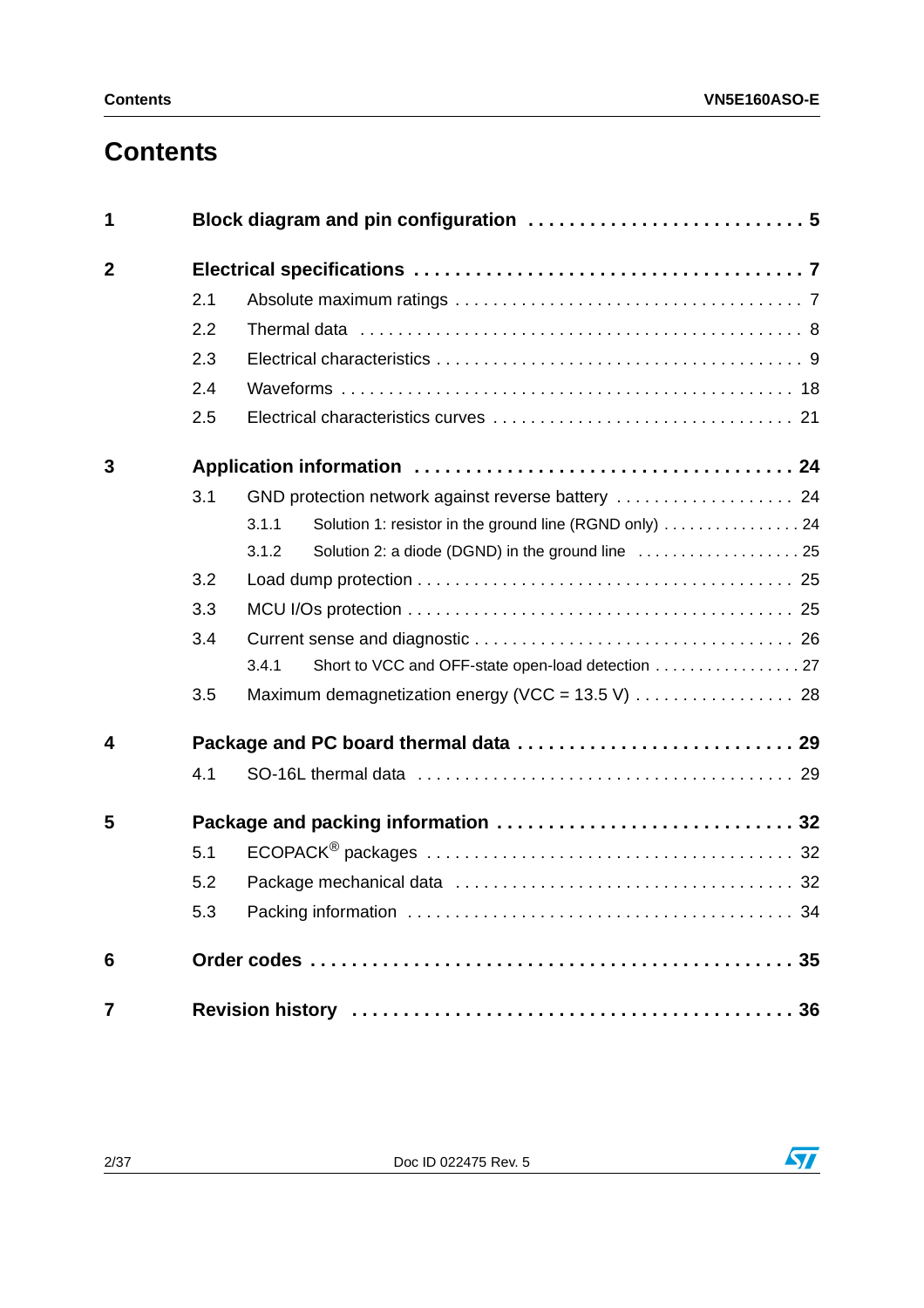# **List of tables**

| Table 1.  |  |
|-----------|--|
| Table 2.  |  |
| Table 3.  |  |
| Table 4.  |  |
| Table 5.  |  |
| Table 6.  |  |
| Table 7.  |  |
| Table 8.  |  |
| Table 9.  |  |
| Table 10. |  |
| Table 11. |  |
| Table 12. |  |
| Table 13. |  |
| Table 14. |  |
| Table 15. |  |
| Table 16. |  |
| Table 17. |  |
| Table 18. |  |

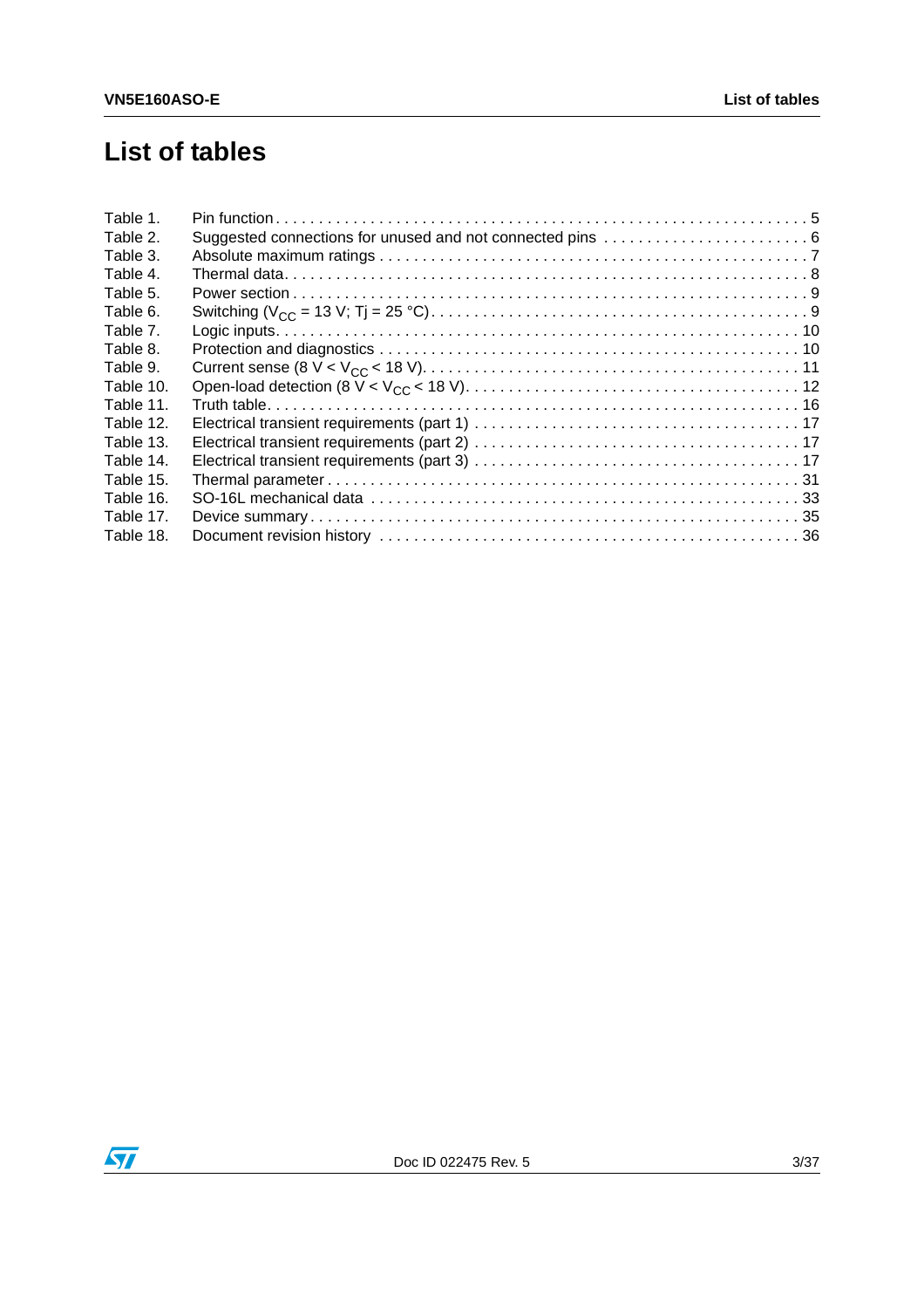# **List of figures**

| Figure 1.  |                                                                                      |  |
|------------|--------------------------------------------------------------------------------------|--|
| Figure 2.  |                                                                                      |  |
| Figure 3.  |                                                                                      |  |
| Figure 4.  |                                                                                      |  |
| Figure 5.  |                                                                                      |  |
| Figure 6.  |                                                                                      |  |
| Figure 7.  | Delay response time between rising edge of output current and rising edge of current |  |
|            |                                                                                      |  |
| Figure 8.  |                                                                                      |  |
| Figure 9.  |                                                                                      |  |
| Figure 10. |                                                                                      |  |
| Figure 11. |                                                                                      |  |
| Figure 12. |                                                                                      |  |
| Figure 13. |                                                                                      |  |
| Figure 14. |                                                                                      |  |
| Figure 15. |                                                                                      |  |
| Figure 16. |                                                                                      |  |
| Figure 17. |                                                                                      |  |
| Figure 18. |                                                                                      |  |
| Figure 19. |                                                                                      |  |
| Figure 20. |                                                                                      |  |
| Figure 21. |                                                                                      |  |
| Figure 22. |                                                                                      |  |
| Figure 23. |                                                                                      |  |
| Figure 24. |                                                                                      |  |
| Figure 25. |                                                                                      |  |
| Figure 26. |                                                                                      |  |
| Figure 27. |                                                                                      |  |
| Figure 28. |                                                                                      |  |
| Figure 29. |                                                                                      |  |
| Figure 30. |                                                                                      |  |
| Figure 31. |                                                                                      |  |
| Figure 32. |                                                                                      |  |
| Figure 33. |                                                                                      |  |
| Figure 34. | Maximum turn-off current versus inductance (for each channel) <sup>(1)</sup> 28      |  |
| Figure 35. |                                                                                      |  |
| Figure 36. |                                                                                      |  |
| Figure 37. | SO-16L thermal impedance junction ambient single pulse30                             |  |
| Figure 38. |                                                                                      |  |
| Figure 39. |                                                                                      |  |
| Figure 40. |                                                                                      |  |
| Figure 41. |                                                                                      |  |

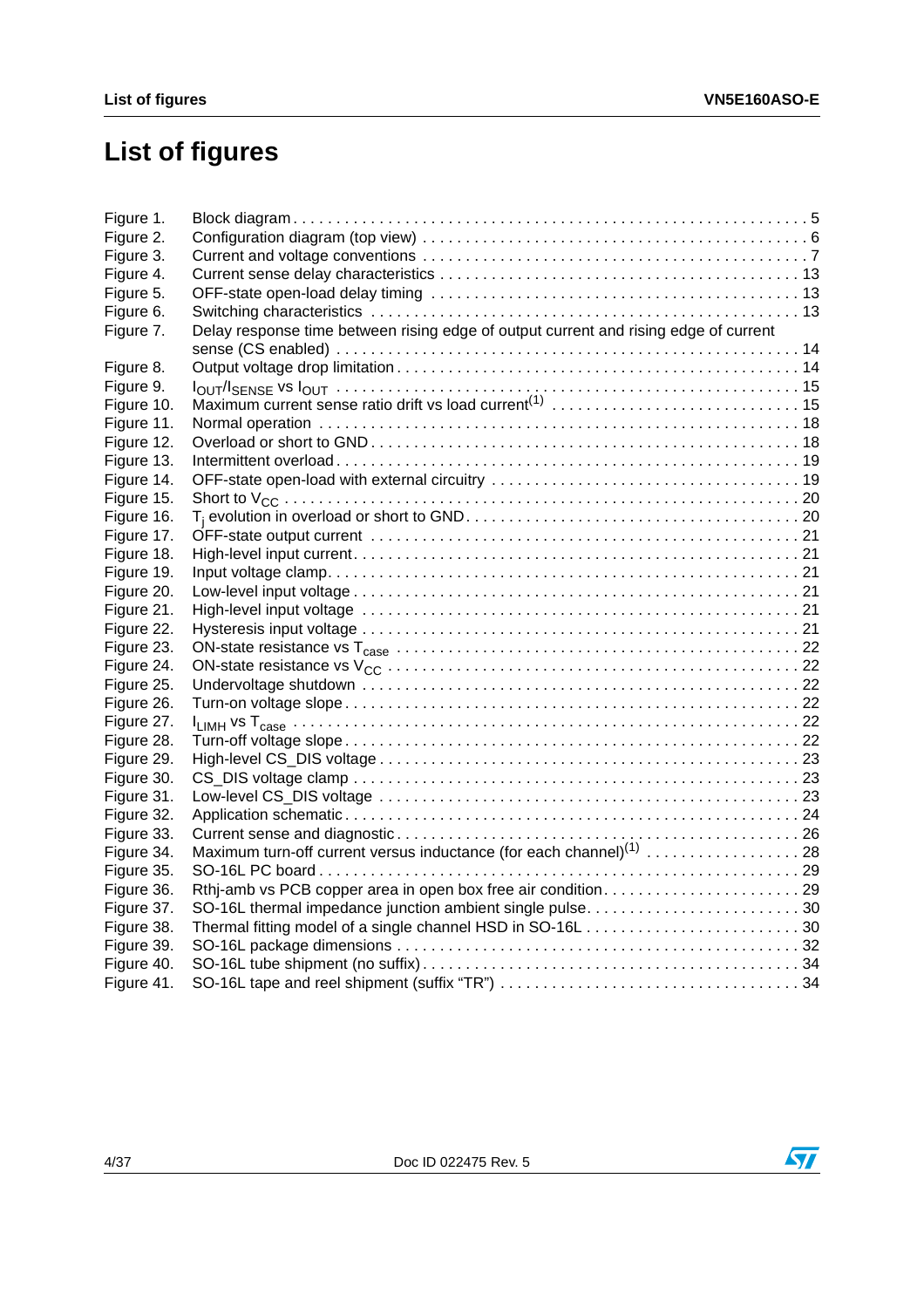# <span id="page-4-0"></span>**1 Block diagram and pin configuration**



<span id="page-4-2"></span>

<span id="page-4-1"></span>

| Table 1. | <b>Pin function</b> |
|----------|---------------------|
|----------|---------------------|

| <b>Name</b> | <b>Function</b>                                                                                    |
|-------------|----------------------------------------------------------------------------------------------------|
| $V_{CC}$    | Battery connection.                                                                                |
| <b>OUT</b>  | Power output.                                                                                      |
| GND         | Ground connection. Must be reverse battery protected by an external<br>diode/resistor network.     |
| IN          | Voltage-controlled input pin with hysteresis, CMOS compatible; it controls output<br>switch state. |
| CS.         | Analog current sense pin; it delivers a current proportional to the load current.                  |
| CS DIS      | Active high CMOS compatible pin, to disable the current sense pin.                                 |

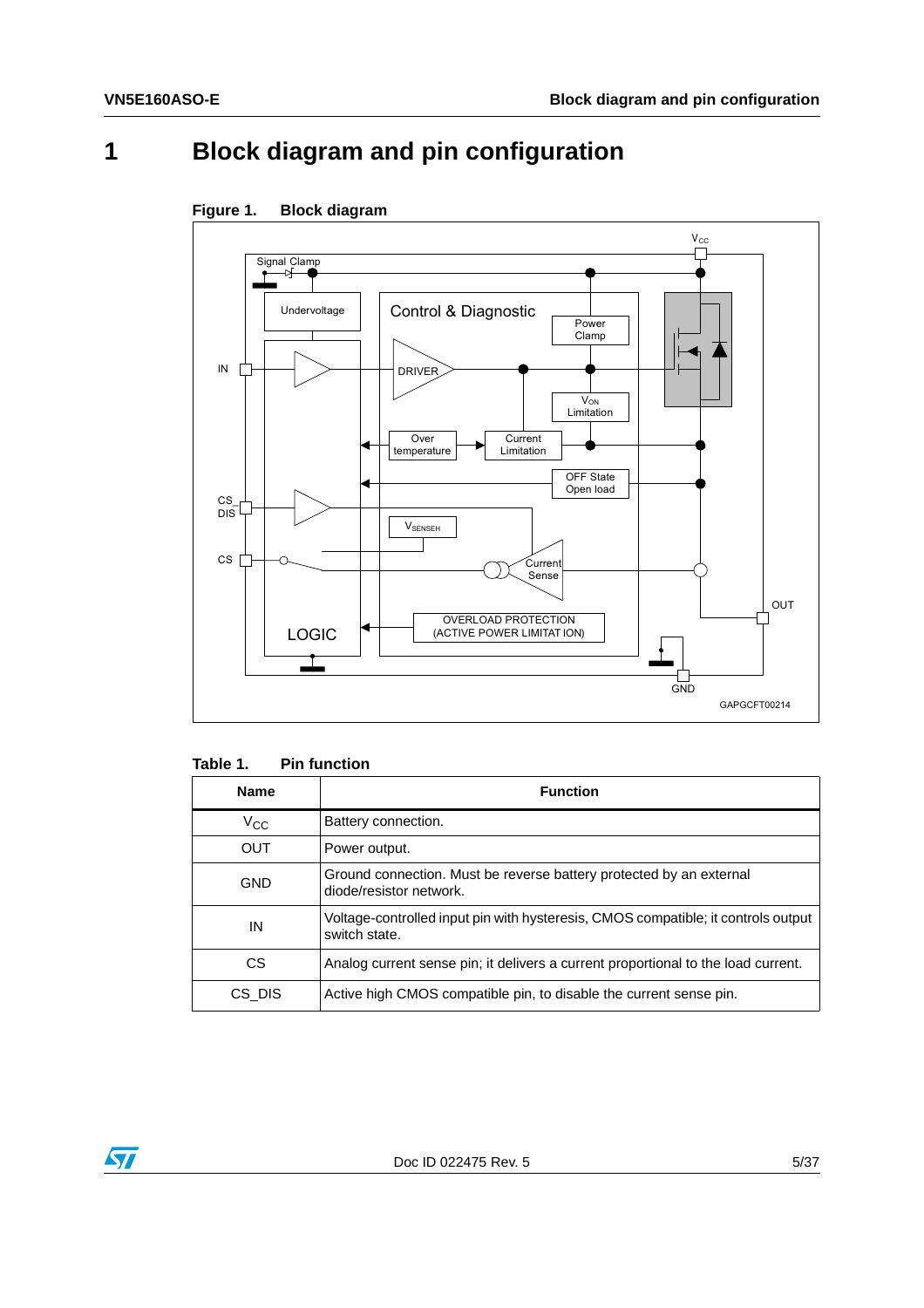

<span id="page-5-1"></span>**Figure 2. Configuration diagram (top view)**

<span id="page-5-0"></span>

| Table 2. | Suggested connections for unused and not connected pins |  |
|----------|---------------------------------------------------------|--|
|----------|---------------------------------------------------------|--|

| Connection / pin | <b>Current sense</b>             | <b>N.C.</b> | Output      | Input                             | CS DIS                            |
|------------------|----------------------------------|-------------|-------------|-----------------------------------|-----------------------------------|
| Floating         | Not allowed                      | $X^{(1)}$   |             |                                   |                                   |
| To ground        | Through 1 k $\Omega$<br>resistor |             | Not allowed | Through 10 k $\Omega$<br>resistor | Through 10 k $\Omega$<br>resistor |

1. X: do not care.

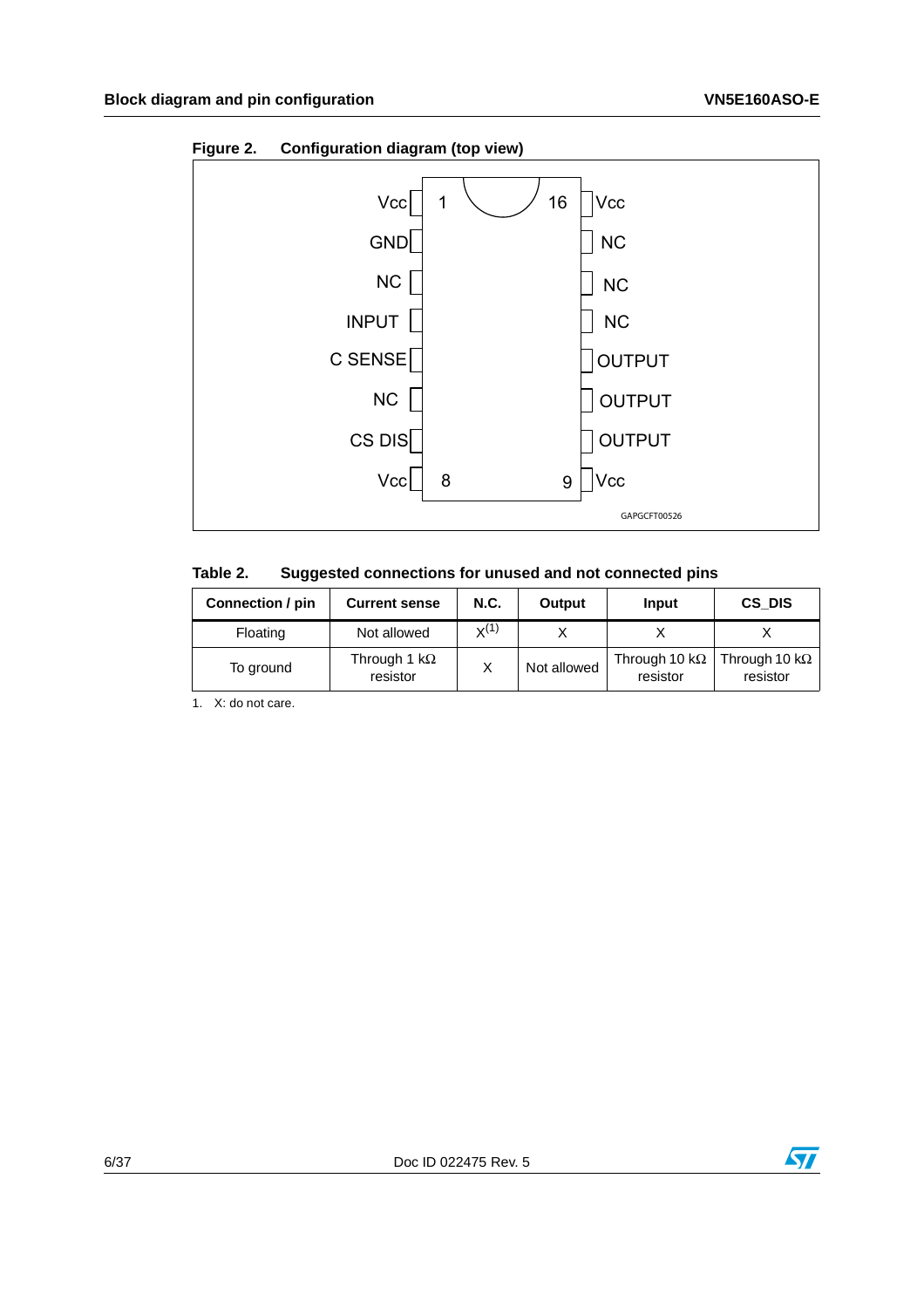# <span id="page-6-0"></span>**2 Electrical specifications**



<span id="page-6-3"></span>**Figure 3. Current and voltage conventions**

1.  $V_F = V_{OUT} - V_{CC}$  during reverse battery condition.

## <span id="page-6-1"></span>**2.1 Absolute maximum ratings**

Stressing the device above the ratings listed in *[Table 3](#page-6-2)* may cause permanent damage to the device. These are stress ratings only and operation of the device at these or any other conditions above those indicated in the operating sections of this specification is not implied. Exposure to the conditions in the "absolute maximum ratings" table for extended periods may affect device reliability.

| Symbol                    | <b>Parameter</b>                                                                                                                                                              | Value              | <b>Unit</b>      |
|---------------------------|-------------------------------------------------------------------------------------------------------------------------------------------------------------------------------|--------------------|------------------|
| $V_{\rm CC}$              | DC supply voltage                                                                                                                                                             | 41                 | V                |
| $-V_{CC}$                 | Reverse DC supply voltage                                                                                                                                                     | 0.3                | V                |
| -I <sub>GND</sub>         | DC reverse ground pin current                                                                                                                                                 | 200                | mA               |
| $I_{\text{OUT}}$          | DC output current                                                                                                                                                             | Internally limited | A                |
| $-I_{OUT}$                | Reverse DC output current                                                                                                                                                     | 6                  | A                |
| <sup>I</sup> IN           | DC input current                                                                                                                                                              | $-1$ to 10         | mA               |
| <sup>I</sup> CSD          | DC current sense disable input current                                                                                                                                        | $-1$ to 10         | mA               |
| -I <sub>CSENSE</sub>      | DC reverse CS pin current                                                                                                                                                     | 200                | mA               |
| <b>V<sub>CSENSE</sub></b> | Current sense maximum voltage                                                                                                                                                 |                    | $\vee$<br>$\vee$ |
| $E_{MAX}$                 | Maximum switching energy (single pulse)<br>(L = 8 mH; R <sub>L</sub> = 0 $\Omega$ ; V <sub>bat</sub> = 13.5 V; T <sub>istart</sub> = 150°C;<br>$I_{OUT} = I_{limit}(Type.)$ ) | 36                 | mJ               |

<span id="page-6-2"></span>Table 3. **Absolute maximum ratings** 

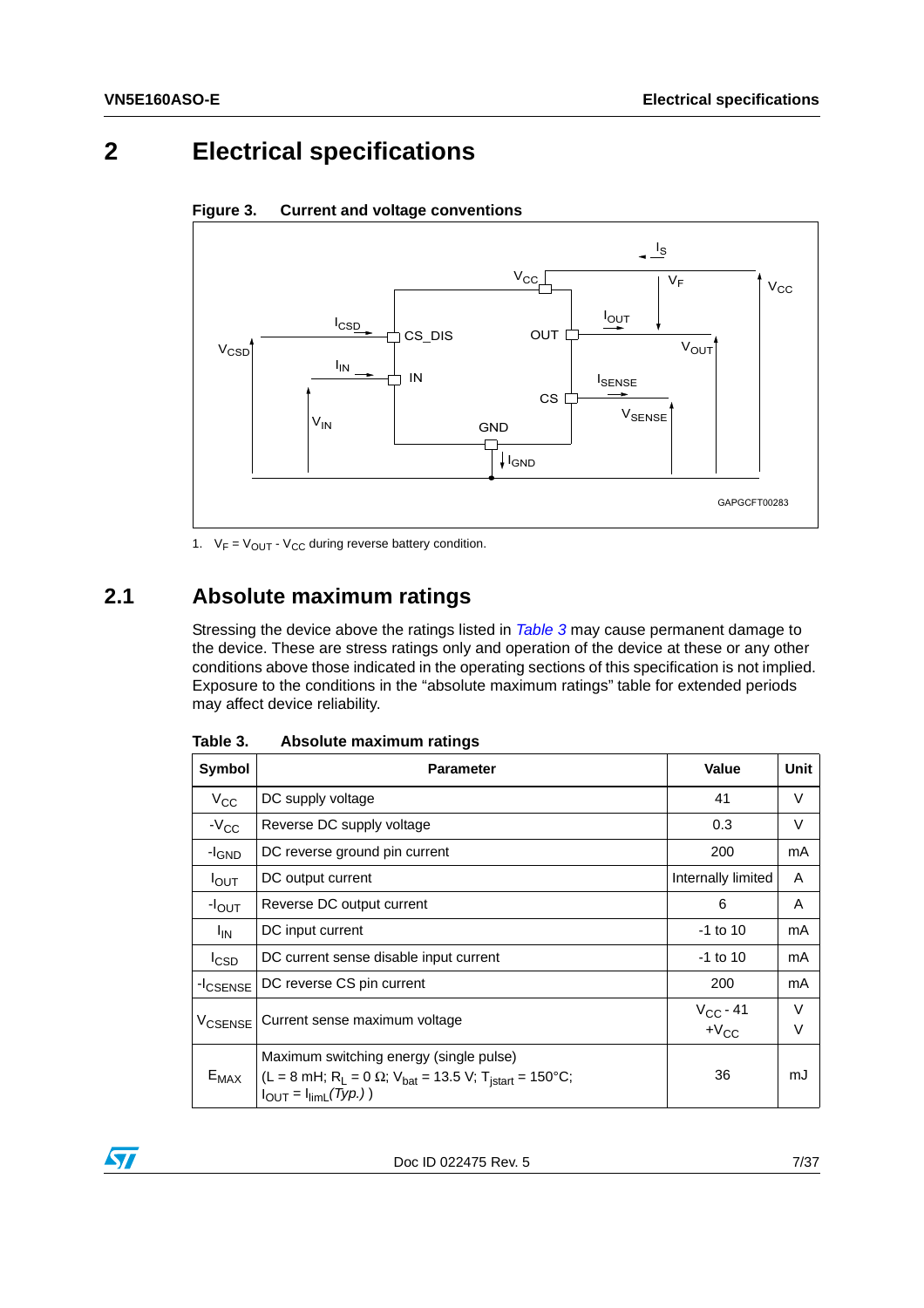| Symbol                      | <b>Parameter</b>                                                | Value        | <b>Unit</b> |
|-----------------------------|-----------------------------------------------------------------|--------------|-------------|
| $\rm V_{ESD}$               | Electrostatic discharge                                         |              |             |
|                             | (human body model: $R = 1.5$ K $\Omega$ ; C = 100 pF)<br>$- IN$ | 4000         | V           |
|                             | – CS                                                            | 2000         | V           |
|                             | $-$ CS_DIS                                                      | 4000         | V           |
|                             | $-$ OUT                                                         | 5000         | V           |
|                             | $-V_{\rm CC}$                                                   | 5000         | V           |
| V <sub>ESD</sub>            | Charge device model (CDM-AEC-Q100-011)                          | 750          | V           |
| T,                          | Junction operating temperature                                  | $-40$ to 150 | °C          |
| $\mathsf{T}_{\mathsf{stg}}$ | Storage temperature                                             | $-55$ to 150 | °C          |

**Table 3. Absolute maximum ratings (continued)**

## <span id="page-7-0"></span>**2.2 Thermal data**

#### <span id="page-7-1"></span>Table 4. **Thermal data**

| Symbol               | <b>Parameter</b>                                                | <b>Typical value</b> | Unit          |
|----------------------|-----------------------------------------------------------------|----------------------|---------------|
| $R_{\text{thi-pcb}}$ | Thermal resistance junction-pcb <sup>(1)</sup>                  | 18.5                 | $\degree$ C/W |
| $R_{\text{thi-amb}}$ | Thermal resistance junction - ambient on two layers pcb         | See Figure 36        | °C/W          |
| $R_{\text{thi-amb}}$ | Thermal resistance junction - ambient on two layers $pcb^{(2)}$ | 38                   | $\degree$ C/W |

1. The measure is done in accordance with the JESD 51-8.

2. Four Layers PCB characteristics:

- Cu thickness: 70 um outer layers, 35 um inner layers

- Board finish thickness 1.6 mm +/- 10%

- Thermal vias separation 1.2 mm

- Thermal via diameter 0.3 mm +/- 0.08 mm

- Cu thickness on vias 0.025 mm

- Device soldered at about 2cm from the PCB edge with two sqcm of exposed copper.

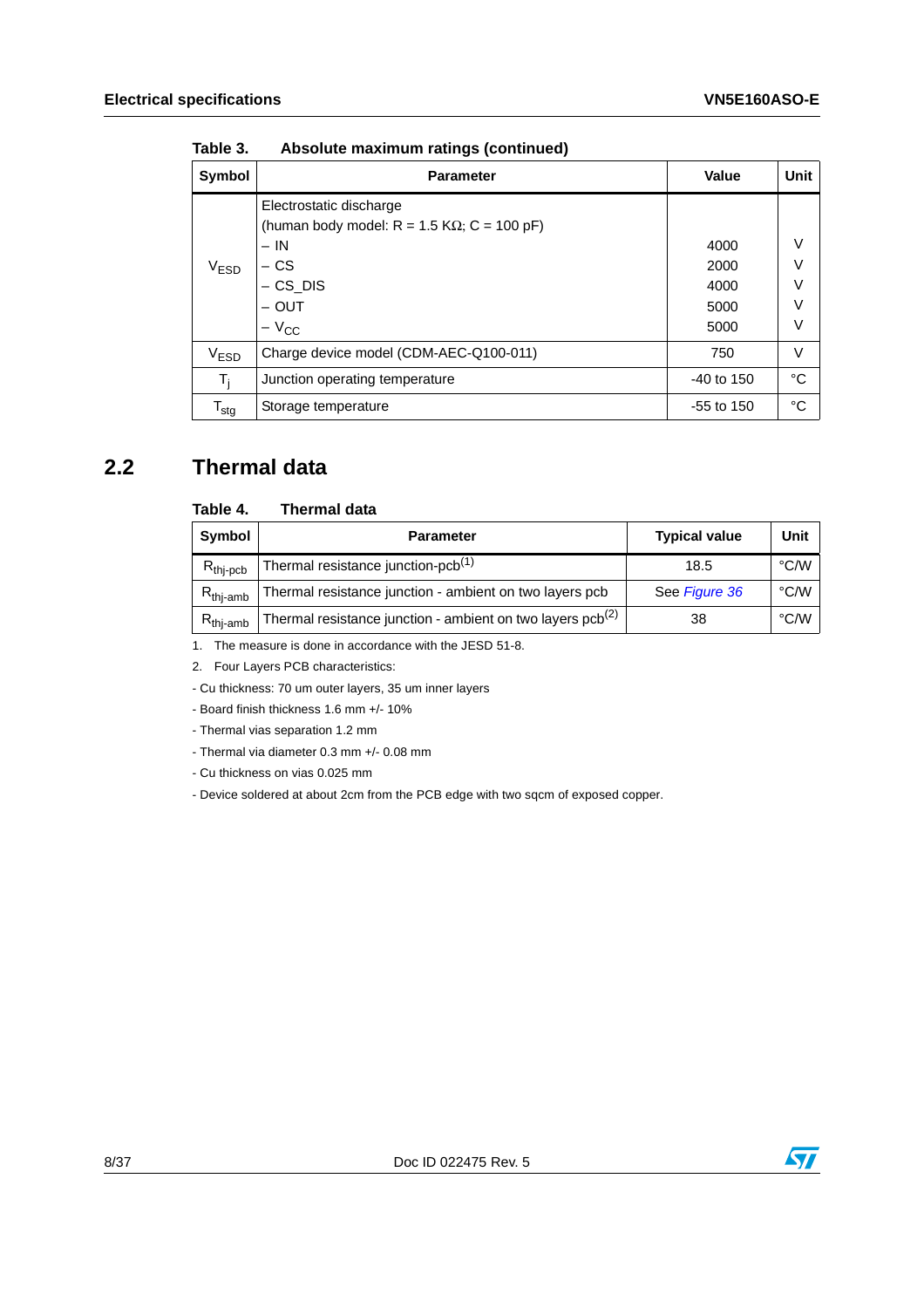## <span id="page-8-0"></span>**2.3 Electrical characteristics**

Values specified in this section are for 8 V < V<sub>CC</sub> < 28 V; -40°C < T<sub>j</sub> < 150°C, unless otherwise stated.

| <b>Symbol</b>      | <b>Parameter</b>                          | <b>Test conditions</b>                                                                              | Min.     | Typ.      | Max.      | Unit      |
|--------------------|-------------------------------------------|-----------------------------------------------------------------------------------------------------|----------|-----------|-----------|-----------|
| $V_{\rm CC}$       | Operating supply voltage                  |                                                                                                     | 4.5      | 13        | 28        | V         |
| V <sub>USD</sub>   | Undervoltage shut-down                    |                                                                                                     |          | 3.5       | 4.5       | $\vee$    |
| VUSDhyst           | Undervoltage shut-down<br>hysteresis      |                                                                                                     |          | 0.5       |           | $\vee$    |
|                    |                                           | $I_{OUT} = 1 A; T_i = 25°C$                                                                         |          | 160       |           |           |
| $R_{ON}$           | ON-state resistance                       | $I_{\text{OUT}} = 1 \text{ A}; T_{\text{i}} = 150^{\circ}\text{C}$                                  |          |           | 320       | $m\Omega$ |
|                    |                                           | $I_{\text{OUT}} = 1 \text{ A}$ ; $V_{\text{CC}} = 5 \text{ V}$ ; T <sub>i</sub> = 25 <sup>o</sup> C |          |           | 210       |           |
| $V_{\text{clamp}}$ | Voltage clamp                             | $I_S = 20$ mA                                                                                       | 41       | 46        | 52        | V         |
|                    |                                           | OFF-state: $V_{CC}$ = 13 V;<br>$V_{IN} = V_{OUT} = 0 V$ ; T <sub>i</sub> = 25°C                     |          | $2^{(1)}$ | $5^{(1)}$ | μA        |
| I <sub>S</sub>     | Supply current                            | ON-state: $V_{IN} = 5 V$ ; $V_{CC} = 13 V$ ;<br>$I_{\text{OUT}} = 0$ A                              |          | 1.9       | 3.5       | mA        |
| $I_{L(off1)}$      | OFF-state output current                  | $V_{IN} = V_{OUIT} = 0$ V; $V_{CC} = 13$ V;<br>$T_i = 25^{\circ}C$                                  | $\Omega$ | 0.01      | 3         |           |
|                    |                                           | $V_{IN} = V_{OUIT} = 0$ V; $V_{CC} = 13$ V;<br>$T_i = 125^{\circ}C$                                 | 0        |           | 5         | μA        |
| $V_F$              | Output - V <sub>CC</sub> diode<br>voltage | $-I_{\text{OUT}} = 1 \text{ A}; T_{\text{i}} = 150^{\circ}\text{C}$                                 |          |           | 0.7       | $\vee$    |

<span id="page-8-1"></span>Table 5. **Power section** 

1. PowerMOS leakage included.

#### <span id="page-8-2"></span>Table 6. **Switching (V<sub>CC</sub> = 13 V; T<sub>j</sub> = 25 °C)**

| Symbol                              | <b>Parameter</b>                                    | <b>Test conditions</b>              | Min. | Typ.          | Max. | Unit      |
|-------------------------------------|-----------------------------------------------------|-------------------------------------|------|---------------|------|-----------|
| $t_{d(on)}$                         | Turn-on delay time                                  | $R_1 = 13 \Omega$<br>(see Figure 6) |      | 10            |      | μs        |
| $t_{\sf d(off)}$                    | Turn-off delay time                                 | $R_1 = 13 \Omega$<br>(see Figure 6) |      | 10            |      | μs        |
| $dV_{\text{OUT}}/dt_{\text{(on)}}$  | Turn-on voltage slope $ R_1 = 13 \Omega$            |                                     |      | See Figure 26 |      | V/µs      |
| $dV_{\text{OUT}}/dt_{\text{(off)}}$ | Turn-off voltage slope $ R_1 = 13 \Omega$           |                                     |      | See Figure 28 |      | $V/\mu s$ |
| <b>W<sub>ON</sub></b>               | Switching energy<br>losses during t <sub>won</sub>  | $R_1 = 13 \Omega$<br>(see Figure 6) |      | 0.05          |      | mJ        |
| $W_{\text{OFF}}$                    | Switching energy<br>losses during t <sub>woff</sub> | $R_1 = 13 \Omega$<br>(see Figure 6) |      | 0.03          |      | mJ        |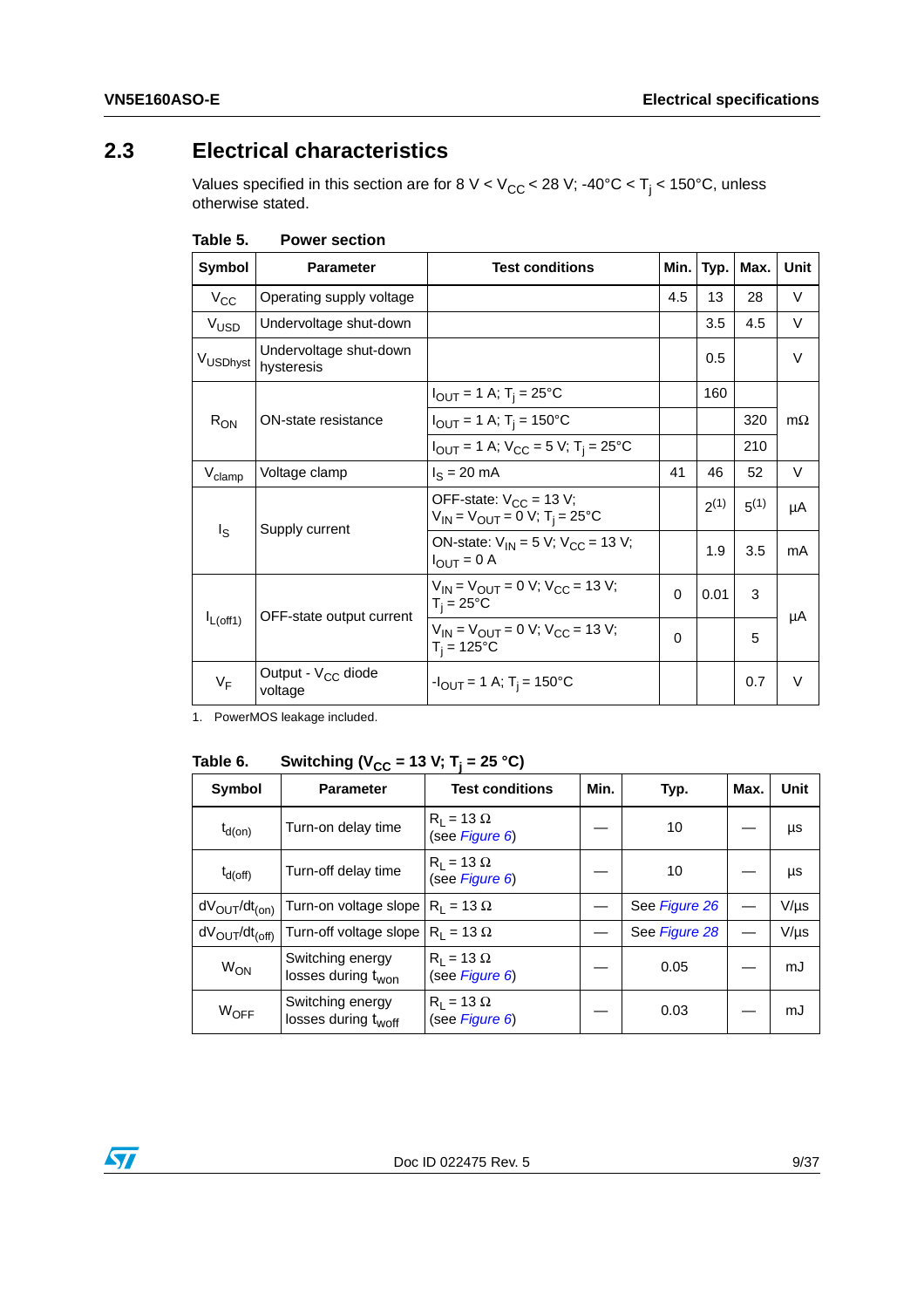| Symbol                 | <b>Parameter</b>          | <b>Test conditions</b>          | Min. | Typ.   | Max.           | Unit   |  |
|------------------------|---------------------------|---------------------------------|------|--------|----------------|--------|--|
| $V_{IL}$               | Low-level input voltage   |                                 |      |        | 0.9            | V      |  |
| I <sub>IL</sub>        | Low-level input current   | $V_{IN} = 0.9 V$                | 1    |        |                | μA     |  |
| V <sub>IH</sub>        | High-level input voltage  |                                 | 2.1  |        |                | $\vee$ |  |
| Iн                     | High-level input current  | $V_{IN}$ = 2.1 V                |      |        | 10             | μA     |  |
| $V_{I(hyst)}$          | Hysteresis input voltage  |                                 | 0.25 |        |                | V      |  |
|                        | Input voltage clamp       | $I_{IN}$ = 1 mA                 | 5.5  |        | $\overline{7}$ | $\vee$ |  |
| $V_{ICL}$              |                           | $I_{IN}$ = -1 mA                |      | $-0.7$ |                |        |  |
| V <sub>CSDL</sub>      | Low-level CS_DIS voltage  |                                 |      |        | 0.9            | V      |  |
| <b>I</b> CSDL          | Low-level CS_DIS current  | $V_{CSD} = 0.9 V$               | 1    |        |                | μA     |  |
| $V_{\text{CSDH}}$      | High-level CS_DIS voltage |                                 | 2.1  |        |                | V      |  |
| <b>I</b> CSDH          | High-level CS_DIS current | $V_{CSD} = 2.1 V$               |      |        | 10             | μA     |  |
| $V_{\text{CSD(hyst)}}$ | Hysteresis CS_DIS voltage |                                 | 0.25 |        |                | $\vee$ |  |
|                        |                           | $I_{\text{CSD}} = 1 \text{ mA}$ | 5.5  |        | $\overline{7}$ |        |  |
| V <sub>CSCL</sub>      | CS_DIS voltage clamp      | $I_{CSD} = -1$ mA               |      | $-0.7$ |                | V      |  |

#### <span id="page-9-0"></span>Table 7. **Logic inputs**

#### <span id="page-9-1"></span>Table 8. **Protection and diagnostics(1)**

| Symbol                                                   | <b>Parameter</b>                                        | <b>Test conditions</b>                                                | Min.           | Typ.                                                      | Max. | <b>Unit</b> |
|----------------------------------------------------------|---------------------------------------------------------|-----------------------------------------------------------------------|----------------|-----------------------------------------------------------|------|-------------|
|                                                          | DC short-circuit                                        | $V_{CC}$ = 13 V                                                       | $\overline{7}$ | 10                                                        | 14   | A           |
| <b>I</b> limH                                            | current                                                 | $5 V < V_{CC} < 28 V$                                                 |                |                                                           | 14   | A           |
| <b>I</b> limL                                            | Short-circuit current<br>during thermal cycling         | $V_{CC}$ = 13 V; T <sub>R</sub> < T <sub>i</sub> < T <sub>TSD</sub>   |                | 2.5                                                       |      | A           |
| $\mathsf{T}_{\mathsf{TSD}}$                              | Shutdown<br>temperature                                 |                                                                       | 150            | 175                                                       | 200  | °C          |
| $T_R$                                                    | Reset temperature                                       |                                                                       | $T_{RS}$ + 1   | $T_{RS}$ + 5                                              |      | $^{\circ}C$ |
| $T_{RS}$                                                 | Thermal reset of<br><b>STATUS</b>                       |                                                                       | 135            |                                                           |      | °C          |
| $\mathsf{T}_{\mathsf{H} \mathsf{Y}\mathsf{S}\mathsf{T}}$ | Thermal hysteresis<br>$(T_{\text{TSD}} - T_{\text{R}})$ |                                                                       |                | $\overline{7}$                                            |      | °C          |
| V <sub>DEMAG</sub>                                       | Turn-off output<br>voltage clamp                        | $I_{\text{OUT}} = 1$ A; $V_{\text{IN}} = 0$ ,<br>$L = 20$ mH          |                | $V_{\rm CC}$ - 41   $V_{\rm CC}$ - 46   $V_{\rm CC}$ - 52 |      | $\vee$      |
| $V_{ON}$                                                 | Output voltage drop<br>limitation                       | $I_{\text{OUT}}$ = 0.03 A (see Figure 8)<br>$T_i = -40$ °C to +150 °C |                | 25                                                        |      | mV          |

1. To ensure long term reliability under heavy overload or short circuit conditions, protection and related diagnostic signals must be used together with a proper software strategy. If the device is subjected to abnormal conditions, this software must limit the duration and number of activation cycles.

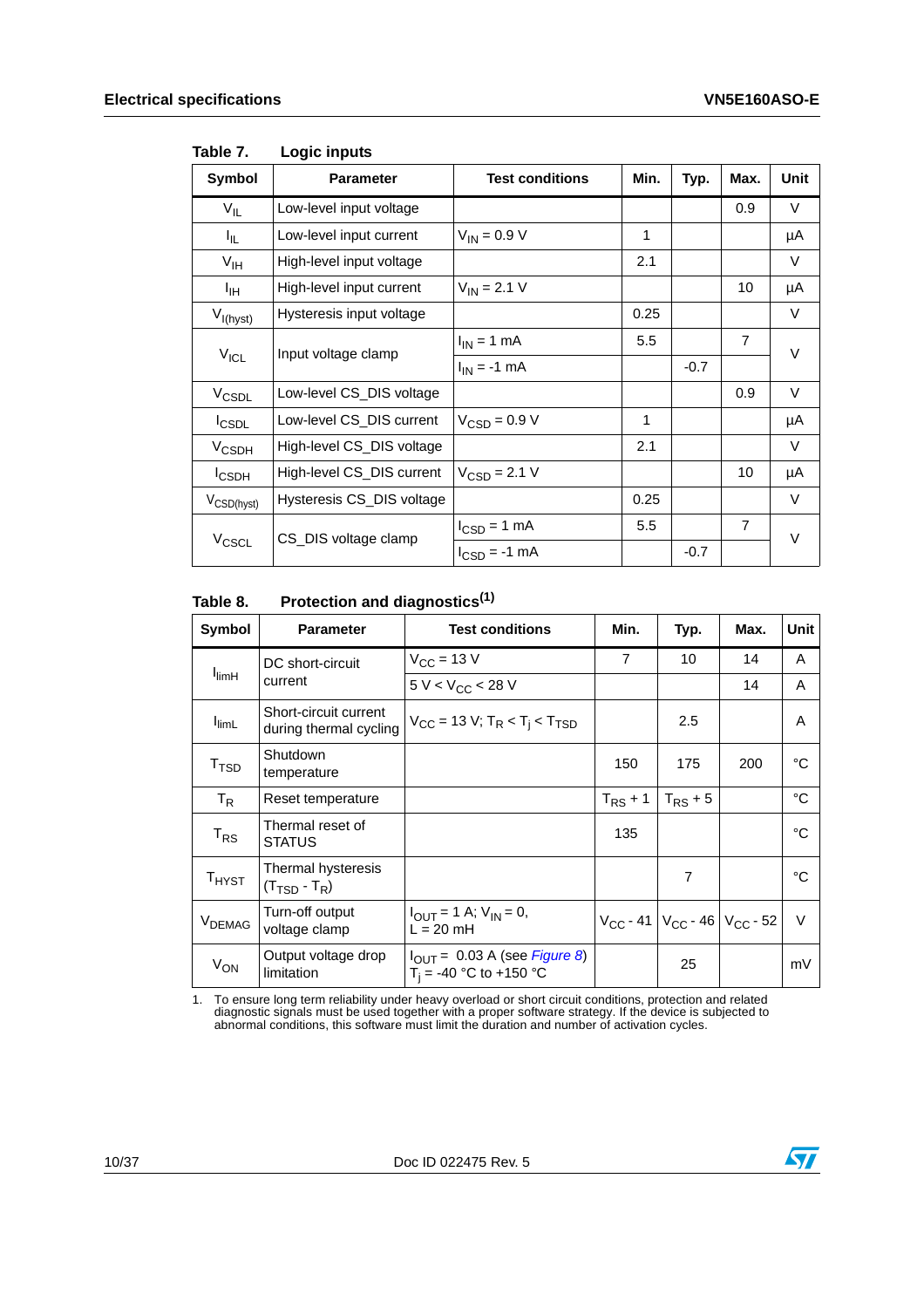| <b>Symbol</b>             | <b>Parameter</b>                                          | <b>Test conditions</b>                                                                                                                   | Min.       | Typ.       | Max.       | Unit |
|---------------------------|-----------------------------------------------------------|------------------------------------------------------------------------------------------------------------------------------------------|------------|------------|------------|------|
| $K_0$                     | <b>IOUT/ISENSE</b>                                        | $I_{\text{OUT}} = 0.025 \text{ A};$<br>$V_{\rm SENSE}$ = 0.5 V<br>$T_i = -40$ °C to 150°C                                                | 265        | 490        | 715        |      |
| $K_1$                     | <b>IOUT/ISENSE</b>                                        | $I_{\text{OUT}} = 0.35 \text{ A}$ ; $V_{\text{SENSE}} = 0.5 \text{ V}$<br>$T_i = -40^{\circ}C$ to 150°C<br>$T_i = 25^{\circ}$ C to 150°C | 355<br>385 | 465<br>465 | 575<br>545 |      |
| $dK_1/K_1^{(1)}$          | Current sense ratio drift                                 | $I_{\text{OUT}}$ =0.35 A; $V_{\text{SENSE}}$ = 0.5 V<br>$T_i = -40$ °C to 150°C                                                          | -11        |            | +11        | %    |
| $K_2$                     | <b>IOUT/ISENSE</b>                                        | $I_{\text{OUT}} = 0.5$ A; $V_{\text{SENSE}} = 4$ V<br>$T_i = -40$ °C to 150°C<br>$T_i = 25^{\circ}$ C to 150°C                           | 380<br>400 | 455<br>455 | 530<br>510 |      |
| $dK_2/K_2^{(1)}$          | Current sense ratio drift                                 | $I_{\text{OUT}} = 0.5 \text{ A};$<br>$T_i = -40$ °C to 150°C                                                                             | -8         |            | +8         | %    |
| $K_3$                     | <b>IOUT/ISENSE</b>                                        | $I_{\text{OUT}} = 1.5 \text{ A}$ ; $V_{\text{SENSE}} = 4 \text{ V}$<br>$T_i = -40$ °C to 150°C<br>$T_i = 25^{\circ}C$ to 150°C           | 420<br>420 | 455<br>455 | 490<br>480 |      |
| $dK_3/K_3^{(1)}$          | Current sense ratio drift                                 | $I_{\text{OUT}} = 1.5 \text{ A};$<br>$T_i = -40$ °C to 150°C                                                                             | -4         |            | +4         | %    |
|                           |                                                           | $I_{\text{OUT}} = 0$ A; $V_{\text{SENSE}} = 0$ V;<br>$V_{CSD} = 5 V$ ; $V_{IN} = 0 V$ ;<br>$T_i = -40^{\circ}C$ to 150°C                 | 0          |            | 1          |      |
| <b>ISENSE0</b>            | Analog sense leakage<br>current                           | $I_{\text{OUT}} = 0$ A; $V_{\text{SENSE}} = 0$ V;<br>$V_{\text{CSD}} = 0$ V; V <sub>IN</sub> = 5 V;<br>$T_i = -40$ °C to 150°C           | 0          |            | 2          | μA   |
|                           |                                                           | $I_{\text{OUT}} = 1$ A; $V_{\text{SENSE}} = 0$ V;<br>$V_{CSD} = 5 V; V_{IN} = 5 V;$<br>$T_i = -40$ °C to 150°C                           | 0          |            | 1          |      |
| V <sub>SENSE</sub>        | Max analog sense<br>output voltage                        | $R_{\text{SFNSF}} = 10 \text{ K}\Omega$<br>$I_{\text{OUT}} = 1 \text{ A};$                                                               | 5          |            |            | V    |
| $V_{\text{SENSEH}}^{(2)}$ | Analog sense output<br>voltage in fault condition         | $V_{CC}$ = 13 V; $R_{SENSE}$ = 3.9 K $\Omega$                                                                                            |            | 8          |            | V    |
| $I_{\text{SENSEH}}^{(2)}$ | Analog sense output<br>current in fault condition         | $V_{CC}$ = 13 V; $V_{SENSE}$ = 5 V                                                                                                       |            | 9          |            | mA   |
| t <sub>DSENSE1H</sub>     | Delay response time<br>from falling edge of<br>CS_DIS pin | $V_{\text{SENSE}}$ < 4 V;<br>$0.025 A < I_{OUT} < 1.5 A$<br>$I_{\text{SENSE}}$ = 90% of $I_{\text{SENSE max}}$<br>(see Figure 4)         |            | 40         | 100        | μs   |
| t <sub>DSENSE1L</sub>     | Delay response time<br>from rising edge of<br>CS_DIS pin  | $V_{\text{SENSE}}$ < 4 V;<br>0.025 A < $I_{OUT}$ < 1.5 A<br>$I_{\text{SENSE}}$ = 10% of $I_{\text{SENSE max}}$<br>(see Figure 4)         |            | 5          | 20         | μs   |

<span id="page-10-0"></span>Table 9. Current sense  $(8 \text{ V} < V_{CC} < 18 \text{ V})$ 

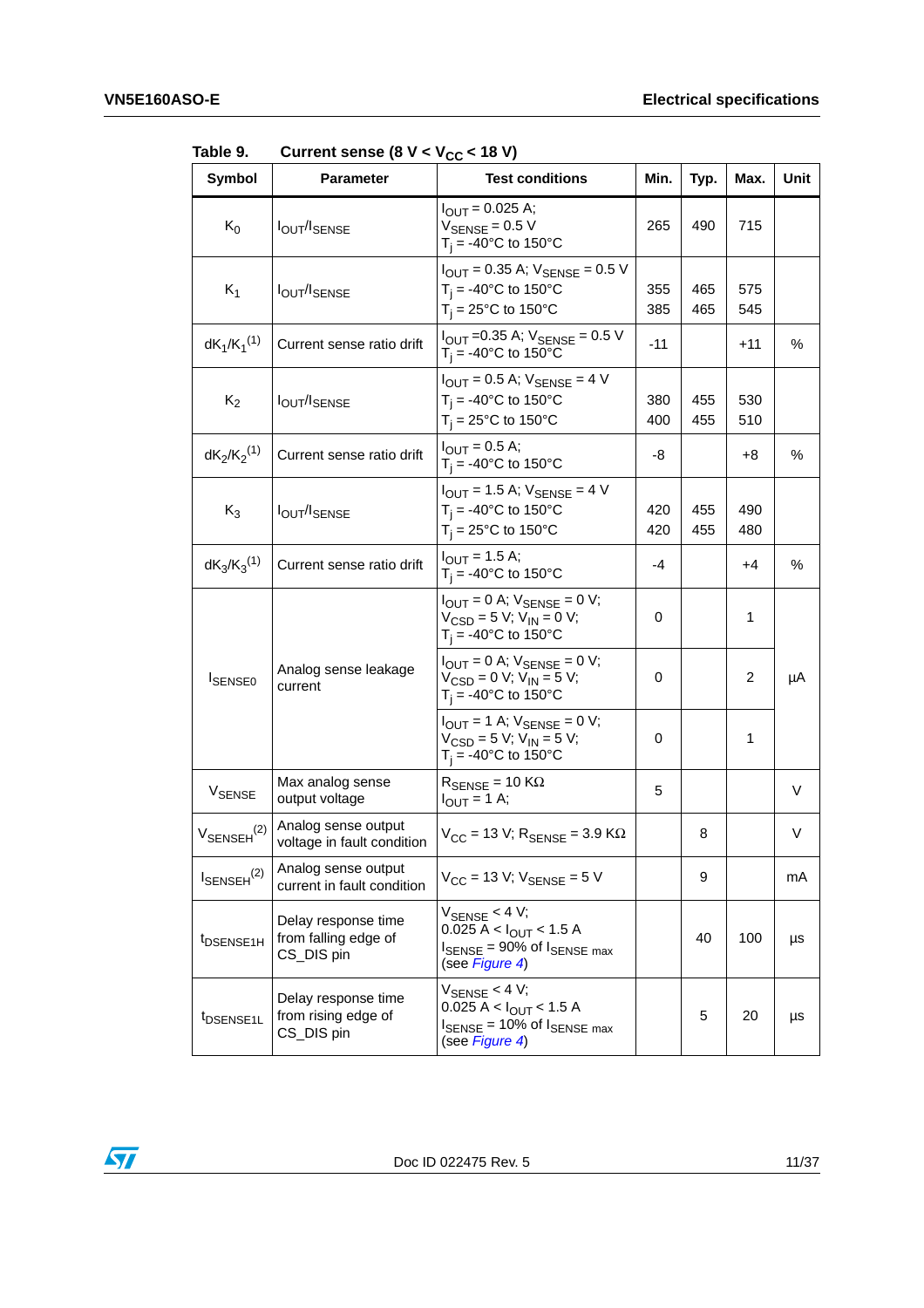| Symbol                         | <b>Parameter</b>                                                                                    | <b>Test conditions</b>                                                                                                                                                      | Min. | Typ. | Max. | Unit |
|--------------------------------|-----------------------------------------------------------------------------------------------------|-----------------------------------------------------------------------------------------------------------------------------------------------------------------------------|------|------|------|------|
| t <sub>DSENSE2H</sub>          | Delay response time<br>from rising edge of IN pin                                                   | $V_{\text{SENSE}}$ < 4 V;<br>$0.025 A < I_{OUT} < 1.5 A$<br>ISENSE=90% of ISENSE max<br>(see Figure 4)                                                                      |      | 30   | 160  | μs   |
| $\Delta t$ <sub>DSENSE2H</sub> | Delay response time<br>between rising edge of<br>output current and rising<br>edge of current sense | $V_{\text{SENSE}}$ < 4 V;<br>$I_{\text{SENSE}}$ = 90% of $I_{\text{SENSEMAX}}$<br>$I_{\text{OUT}}$ = 90% of $I_{\text{OUTMAX}}$<br>I <sub>OUTMAX</sub> =1.5A (see Figure 7) |      |      | 110  | μs   |
| <sup>t</sup> DSENSE2L          | Delay response time<br>from falling edge of IN<br>pin                                               | $V_{\text{SENSE}}$ < 4 V;<br>$0.025 A < I_{\text{OLIT}} < 1.5 A$<br>I <sub>SENSE</sub> =10% of I <sub>SENSE max</sub><br>(see Figure 4)                                     |      | 80   | 250  | μs   |

Table 9. Current sense  $(8 V < V_{CC} < 18 V)$  (continued)

1. Parameter guaranteed by design; it is not tested.

2. Fault condition includes: power limitation, overtemperature and open load OFF-state detection.

| Symbol              | <b>Parameter</b>                                                                               | <b>Test conditions</b>                                                                                            | Min.           | Typ. | Max. | Unit |
|---------------------|------------------------------------------------------------------------------------------------|-------------------------------------------------------------------------------------------------------------------|----------------|------|------|------|
| $V_{OL}$            | OFF-state open-load<br>voltage detection threshold                                             | $V_{IN}$ = 0 V; 8 V < V <sub>CC</sub> < 18 V                                                                      | $\overline{2}$ |      | 4    | V    |
| $I_{OL}$            | ON-state open-load<br>current detection threshold                                              | $V_{IN}$ = 5V; 8 V < V <sub>CC</sub> < 18 V<br>$I_{\text{SENSE}} = 5 \mu A$                                       | 0.5            |      | 5    | mA   |
| <sup>t</sup> DSTKON | Output short-circuit to $V_{CC}$<br>detection delay at turn-off                                | See Figure 5                                                                                                      | 180            |      | 1200 | μs   |
| $I_{L(off2)r}$      | OFF-state output current at<br>$V_{OUIT} = 4 V$                                                | $V_{IN} = 0 V$ ; $V_{SENSE} = 0 V$<br>$V_{\text{OUT}}$ rising from 0 V to 4 V                                     | $-120$         |      | 0    |      |
| $I_{L(off2)f}$      | OFF-state output current at<br>$V_{OIII}$ = 2 V                                                | $V_{IN} = 0 V;$<br>$V_{\text{SENSE}} = V_{\text{SENSEH}}$<br>$V_{\text{OUT}}$ falling from $V_{\text{CC}}$ to 2 V | -50            |      | 90   | μA   |
| td_vol              | Delay response from<br>output rising edge to<br>V <sub>SENSE</sub> rising edge in<br>open-load | $V_{OIII} = 4 V; V_{IN} = 0 V$<br>$V_{\text{SFNSE}} = 90\% \text{ of } V_{\text{SENSEH}}$                         |                |      | 20   | μs   |

<span id="page-11-0"></span>Table 10. Open-load detection (8  $V < V_{CC}$  < 18 V)



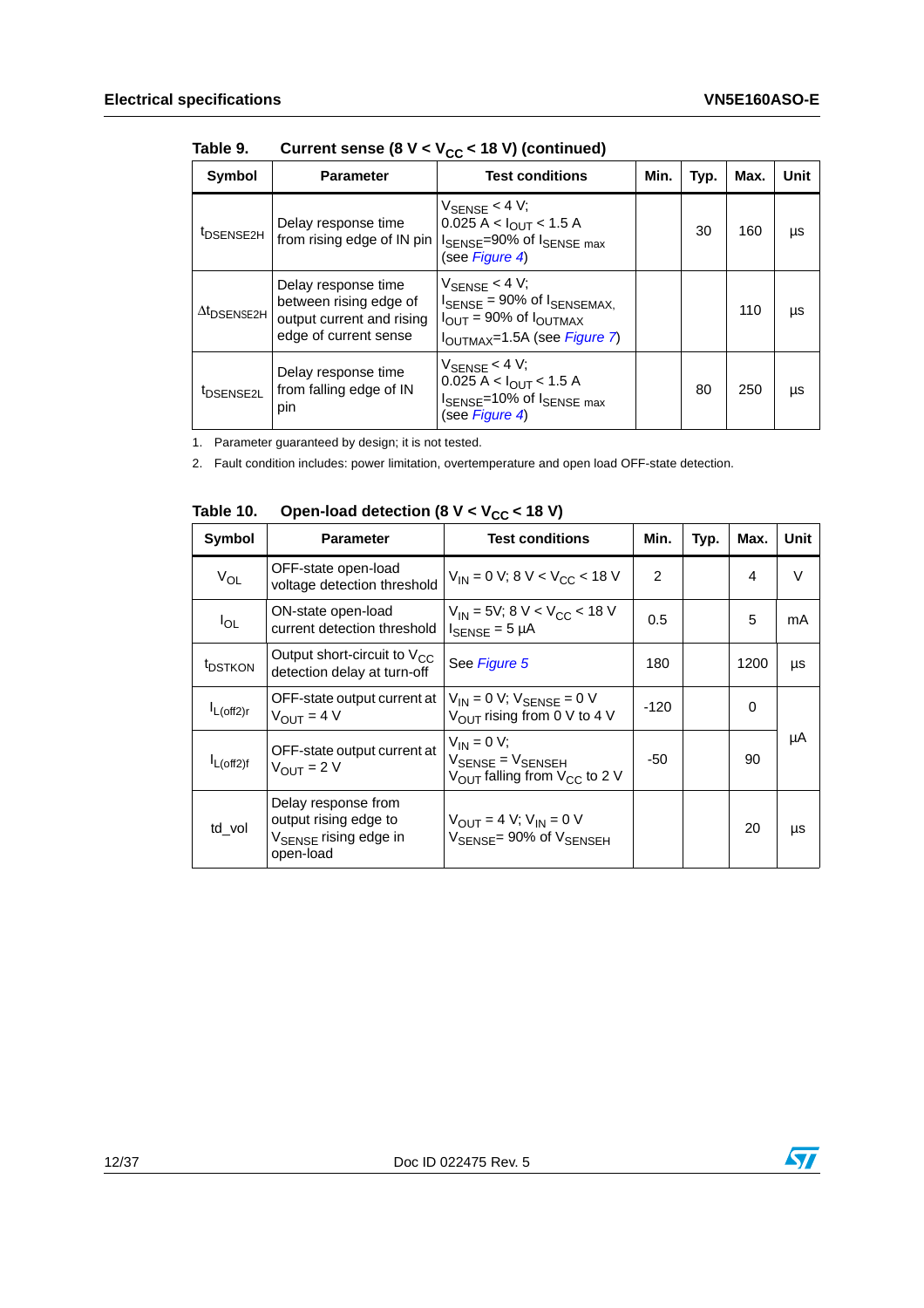$\bm \Omega$ 

<span id="page-12-0"></span>**Figure 4. Current sense delay characteristics**



<span id="page-12-1"></span>



#### <span id="page-12-2"></span>**Figure 6. Switching characteristics**

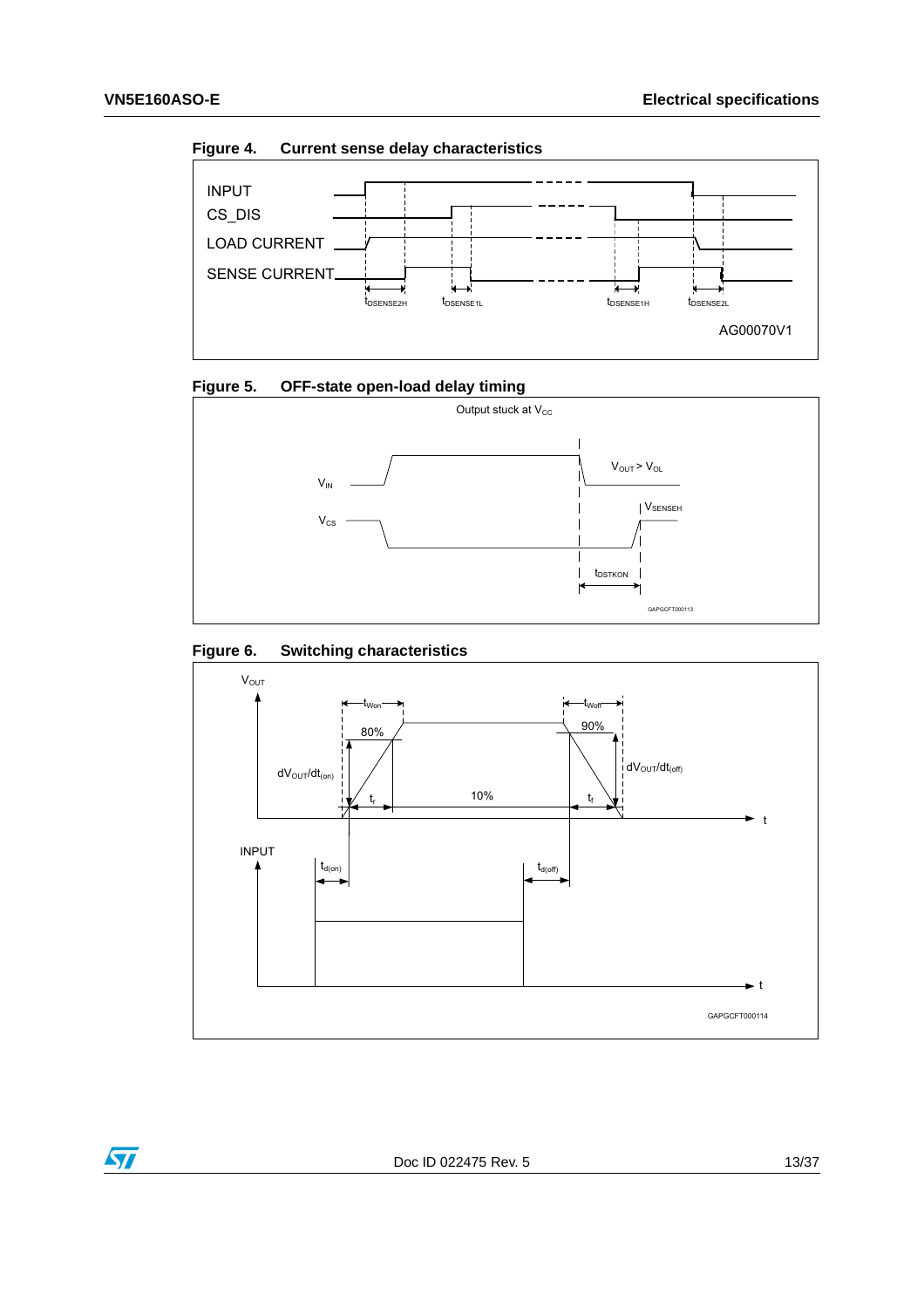

#### <span id="page-13-0"></span>**Figure 7. Delay response time between rising edge of output current and rising edge of current sense (CS enabled)**

#### <span id="page-13-1"></span>**Figure 8. Output voltage drop limitation**



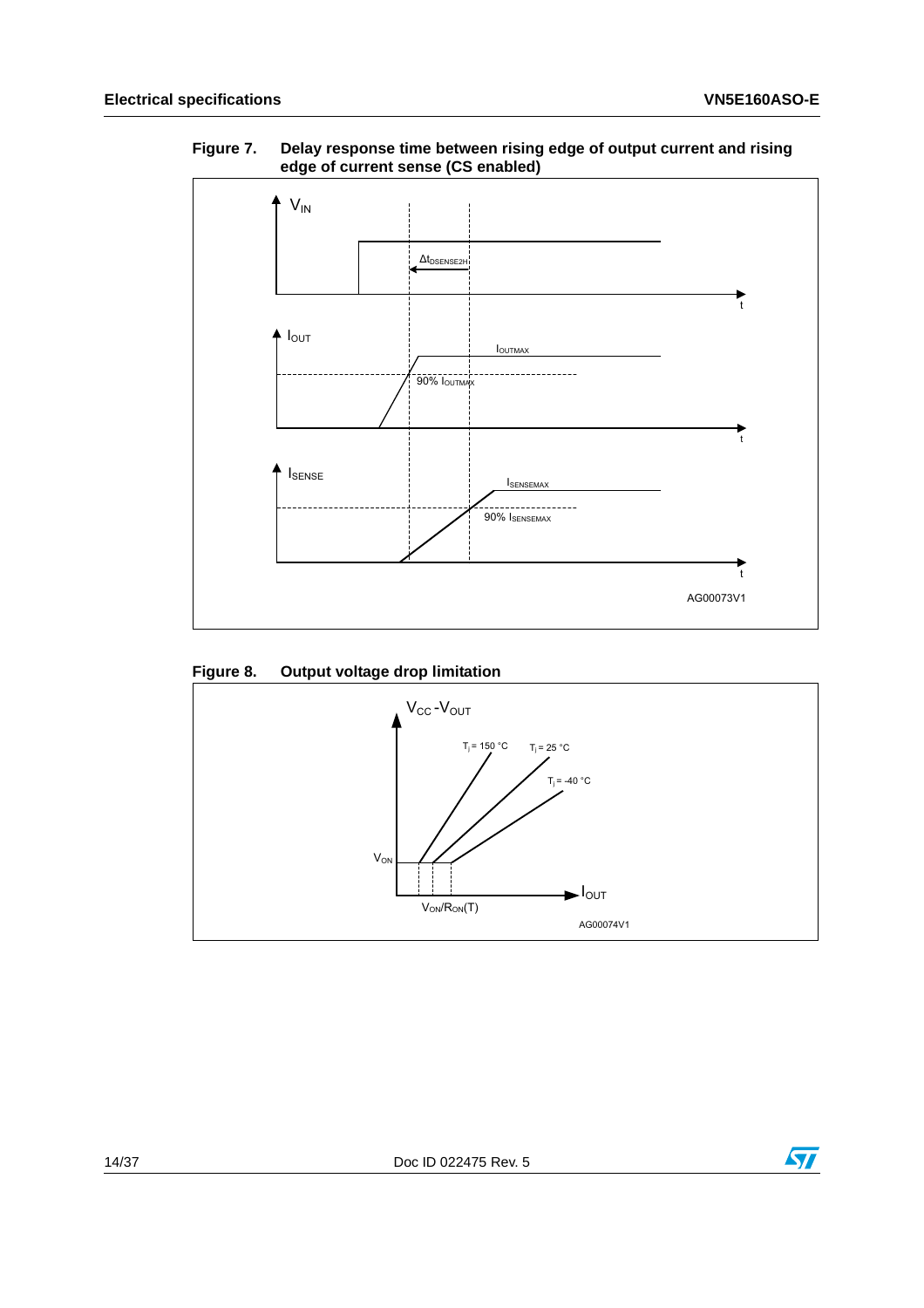<span id="page-14-0"></span>

<span id="page-14-1"></span>**Figure 10. Maximum current sense ratio drift vs load current(1)**



1. Parameter guaranteed by design; it is not tested.

ST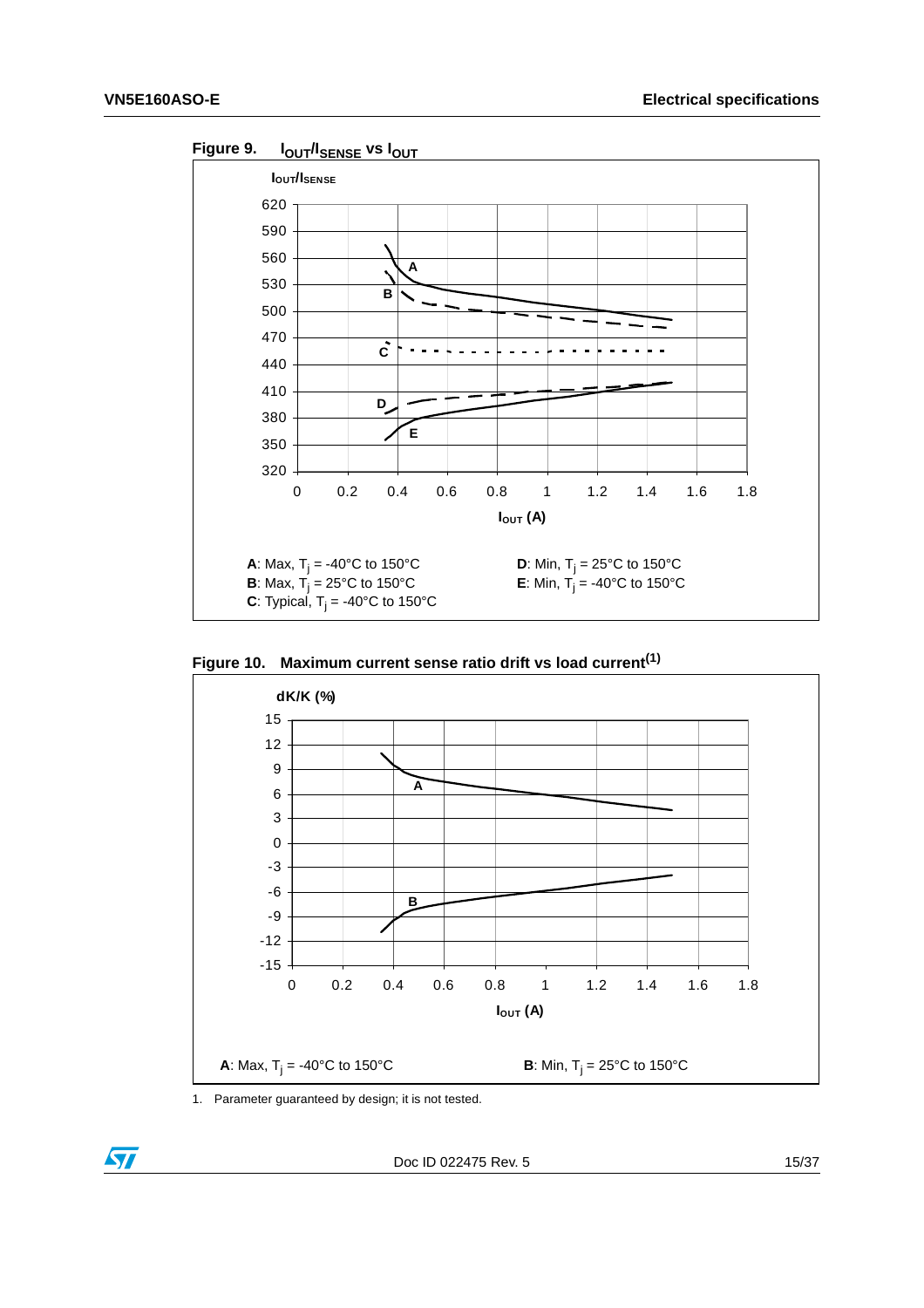#### <span id="page-15-0"></span>Table 11. **Truth table**

| <b>Conditions</b>                              | IN | <b>OUT</b>            | SENSE ( $V_{\text{CSD}} = 0 \text{ V}$ ) <sup>(1)</sup> |
|------------------------------------------------|----|-----------------------|---------------------------------------------------------|
| Normal operation                               |    |                       | 0                                                       |
|                                                | н  | н                     | Nominal                                                 |
| Overtemperature                                |    |                       | n                                                       |
|                                                | н  |                       | V <sub>SENSEH</sub>                                     |
| Undervoltage                                   |    |                       |                                                         |
|                                                | н  |                       | O                                                       |
|                                                | н  | X                     | Nominal                                                 |
| Overload                                       |    | (no power limitation) |                                                         |
|                                                | н  | Cycling               | <b>V<sub>SENSEH</sub></b>                               |
|                                                |    | (power limitation)    |                                                         |
| Short circuit to GND                           |    |                       | 0                                                       |
| (Power limitation)                             | н  |                       | <b>V<sub>SENSEH</sub></b>                               |
| OFF-state open-load<br>(with external pull-up) |    | Н                     | <b>VSENSEH</b>                                          |

1. If the V<sub>CSD</sub> is high, the SENSE output is at high impedance, its potential depends on leakage currents and external circuit.

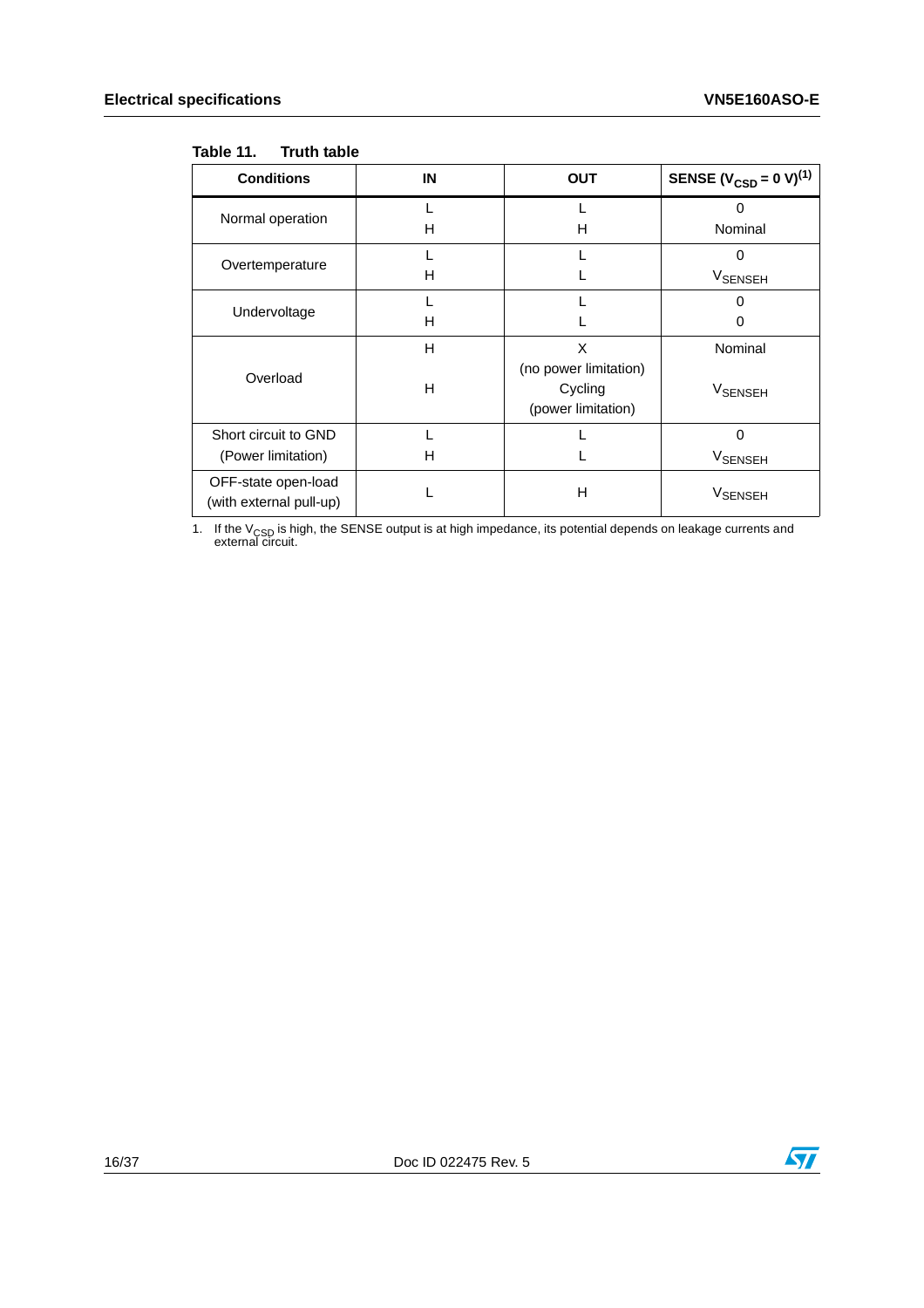| ISO 7637-2:<br>2004(E) | Test levels <sup>(1)</sup> |         | Number of               | <b>Burst cycle/pulse</b> | Delays and       |                          |  |
|------------------------|----------------------------|---------|-------------------------|--------------------------|------------------|--------------------------|--|
| <b>Test pulse</b>      | Ш                          | IV      | pulses or<br>test times |                          | repetition time  |                          |  |
| 1                      | $-75V$                     | $-100V$ | 5000<br>pulses          | 0.5s                     | 5 <sub>s</sub>   | 2 ms, 10 $\Omega$        |  |
| 2a                     | $+37V$                     | $+50V$  | 5000<br>pulses          | 0.2s                     | 5s               | 50 µs, $2 \Omega$        |  |
| 3a                     | $-100V$                    | $-150V$ | 1h                      | 90 ms                    | $100 \text{ ms}$ | 0.1 µs, 50 $\Omega$      |  |
| 3 <sub>b</sub>         | $+75V$                     | $+100V$ | 1h                      | 90 ms                    | $100 \text{ ms}$ | 0.1 µs, 50 $\Omega$      |  |
| $\overline{4}$         | $-6V$                      | $-7V$   | 1 pulse                 |                          |                  | 100 ms.<br>$0.01 \Omega$ |  |
| $5b^{(2)}$             | $+65V$                     | $+87V$  | 1 pulse                 |                          |                  | 400 ms, $2 \Omega$       |  |

<span id="page-16-0"></span>Table 12. **Electrical transient requirements (part 1)** 

<span id="page-16-1"></span>Table 13. **Electrical transient requirements (part 2)** 

| ISO 7637-2:<br>2004(E) | Test level results <sup>(1)</sup> |        |  |  |  |
|------------------------|-----------------------------------|--------|--|--|--|
| <b>Test pulse</b>      | Ш                                 | IV     |  |  |  |
|                        | C                                 | C      |  |  |  |
| 2a                     |                                   | $\cap$ |  |  |  |
| 3a                     | r.                                | C      |  |  |  |
| 3b                     | C.                                | $\cap$ |  |  |  |
| 4                      | ⌒                                 | $\cap$ |  |  |  |
| $5b^{(2)}$             |                                   | ⌒      |  |  |  |

1. The above test levels must be considered referred to  $V_{CC} = 13.5$  V except for pulse 5b

2. Valid in case of external load dump clamp: 40 V maximum referred to ground.

<span id="page-16-2"></span>

| Table 14. |  |  | Electrical transient requirements (part 3) |  |  |
|-----------|--|--|--------------------------------------------|--|--|
|-----------|--|--|--------------------------------------------|--|--|

| <b>Class</b> | <b>Contents</b>                                                                                                                                                             |
|--------------|-----------------------------------------------------------------------------------------------------------------------------------------------------------------------------|
| C.           | All functions of the device are performed as designed after exposure to disturbance.                                                                                        |
| E.           | One or more functions of the device are not performed as designed after exposure to<br>disturbance and cannot be returned to proper operation without replacing the device. |

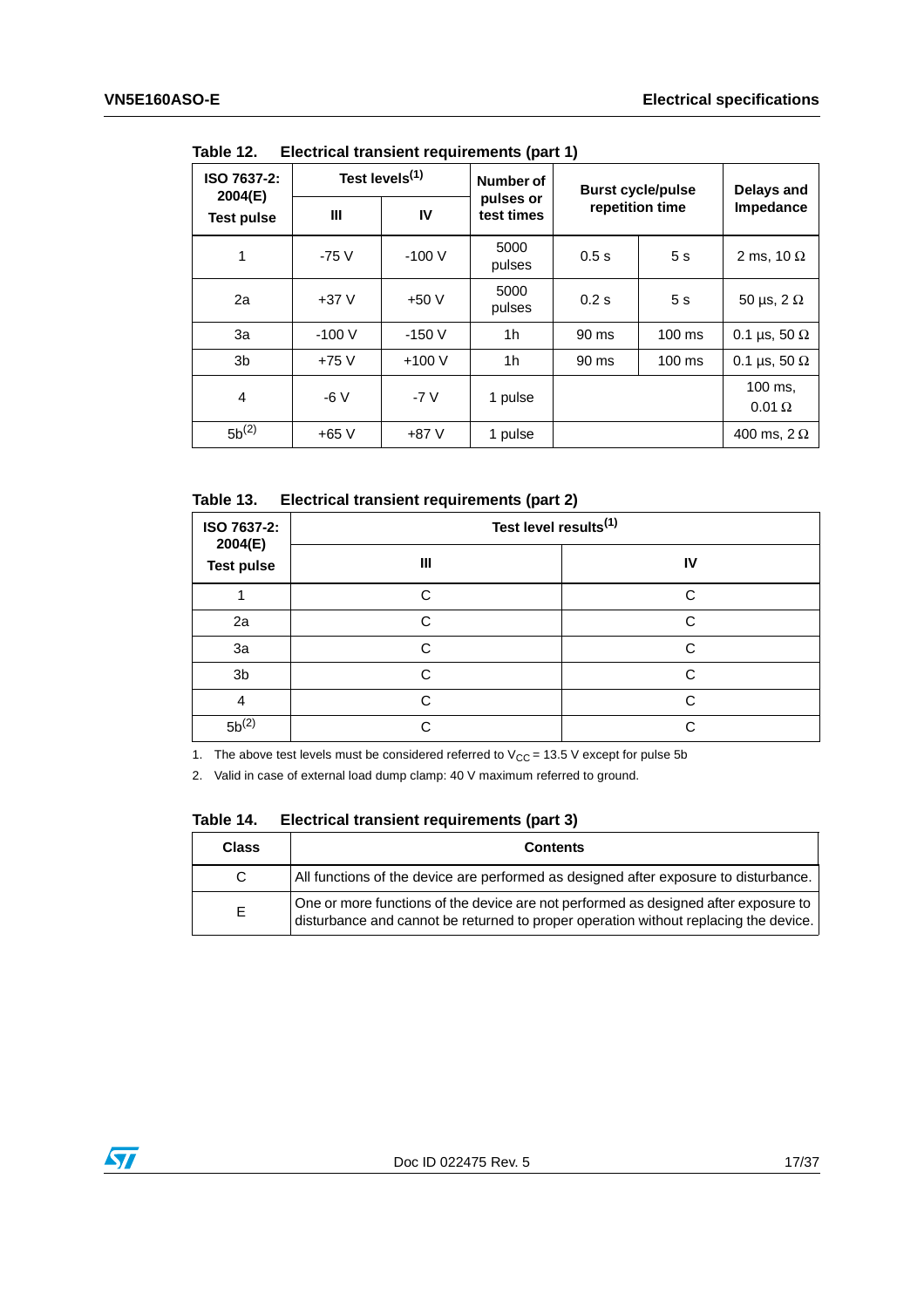## <span id="page-17-0"></span>**2.4 Waveforms**

<span id="page-17-1"></span>



<span id="page-17-2"></span>



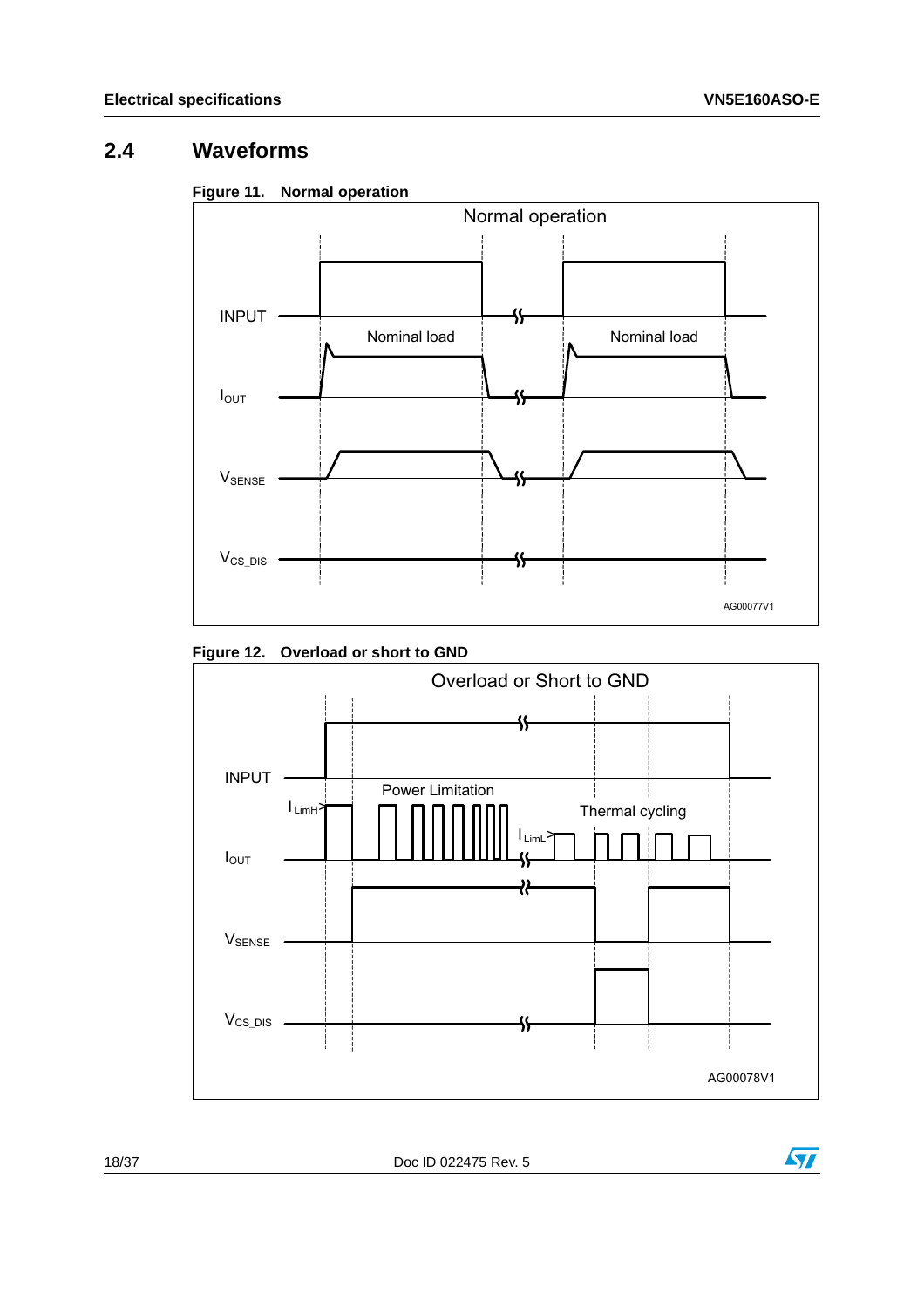$\bm{\varPi}$ 



<span id="page-18-0"></span>

<span id="page-18-1"></span>

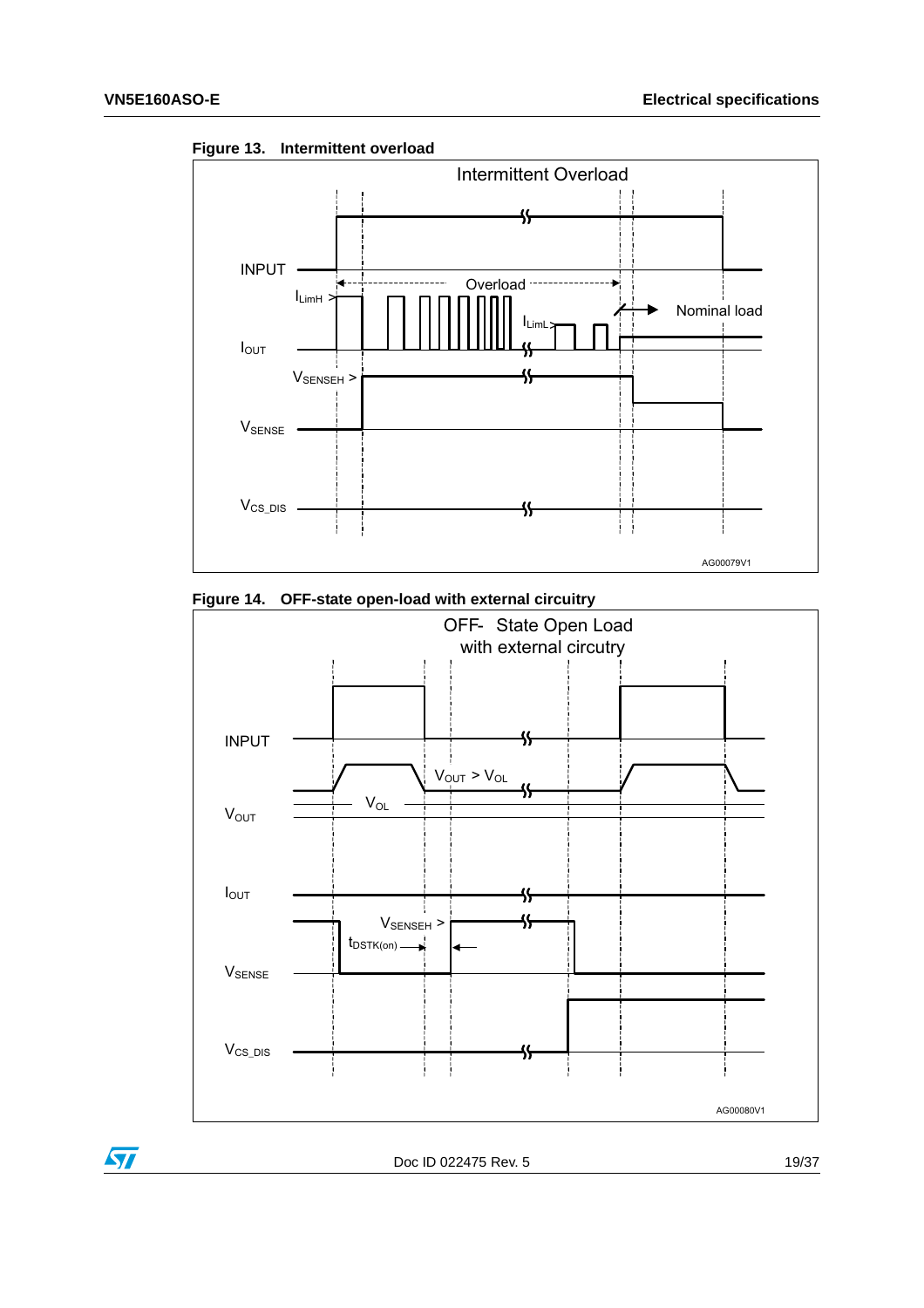

<span id="page-19-0"></span>Figure 15. Short to V<sub>CC</sub>

<span id="page-19-1"></span>**Figure 16. Tj evolution in overload or short to GND**



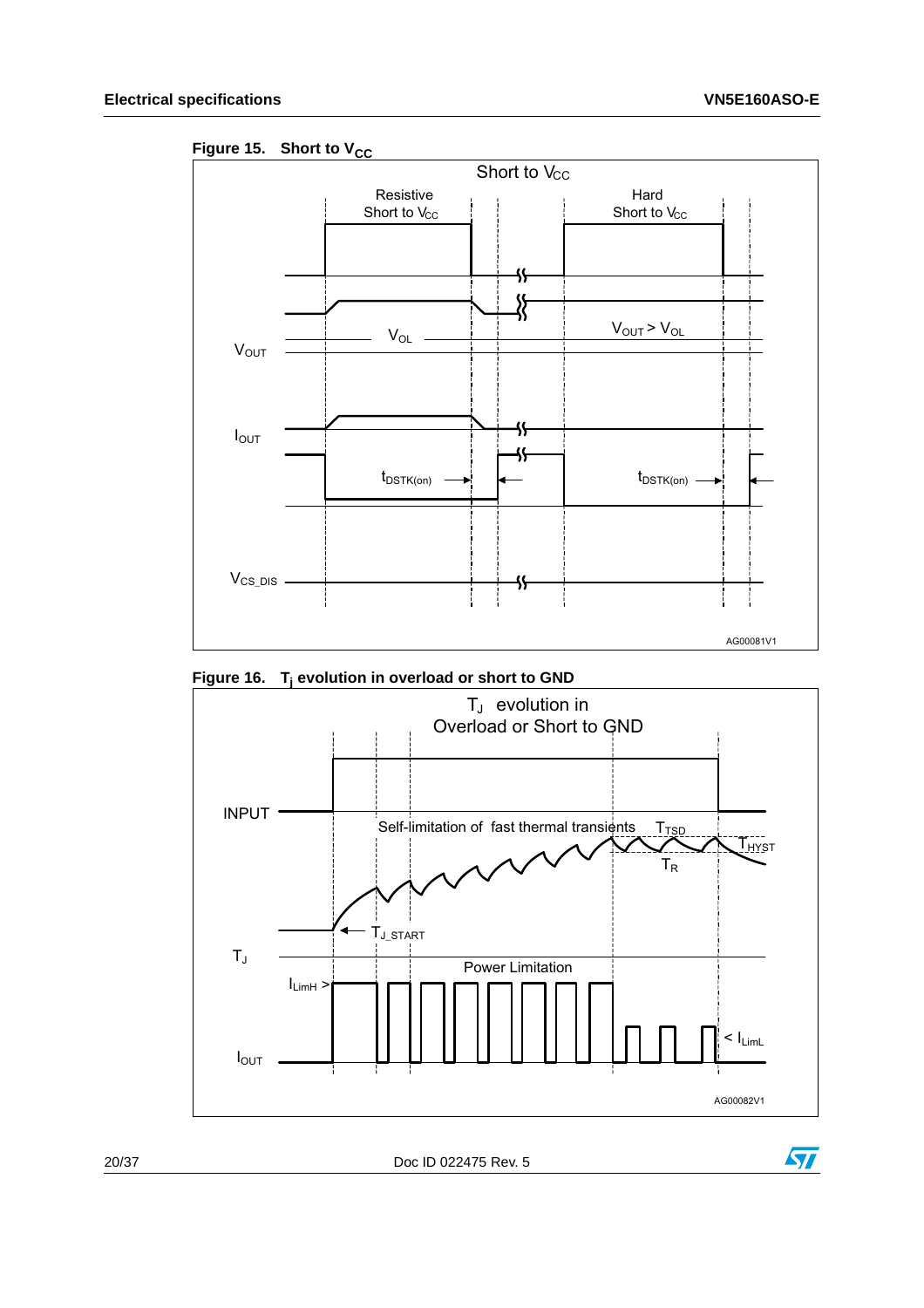### <span id="page-20-0"></span>**2.5 Electrical characteristics curves**

<span id="page-20-1"></span>Figure 17. OFF-state output current Figure 18. High-level input current

<span id="page-20-2"></span>

<span id="page-20-4"></span>

<span id="page-20-3"></span>



<span id="page-20-5"></span>

<span id="page-20-6"></span>





Doc ID 022475 Rev. 5 21/37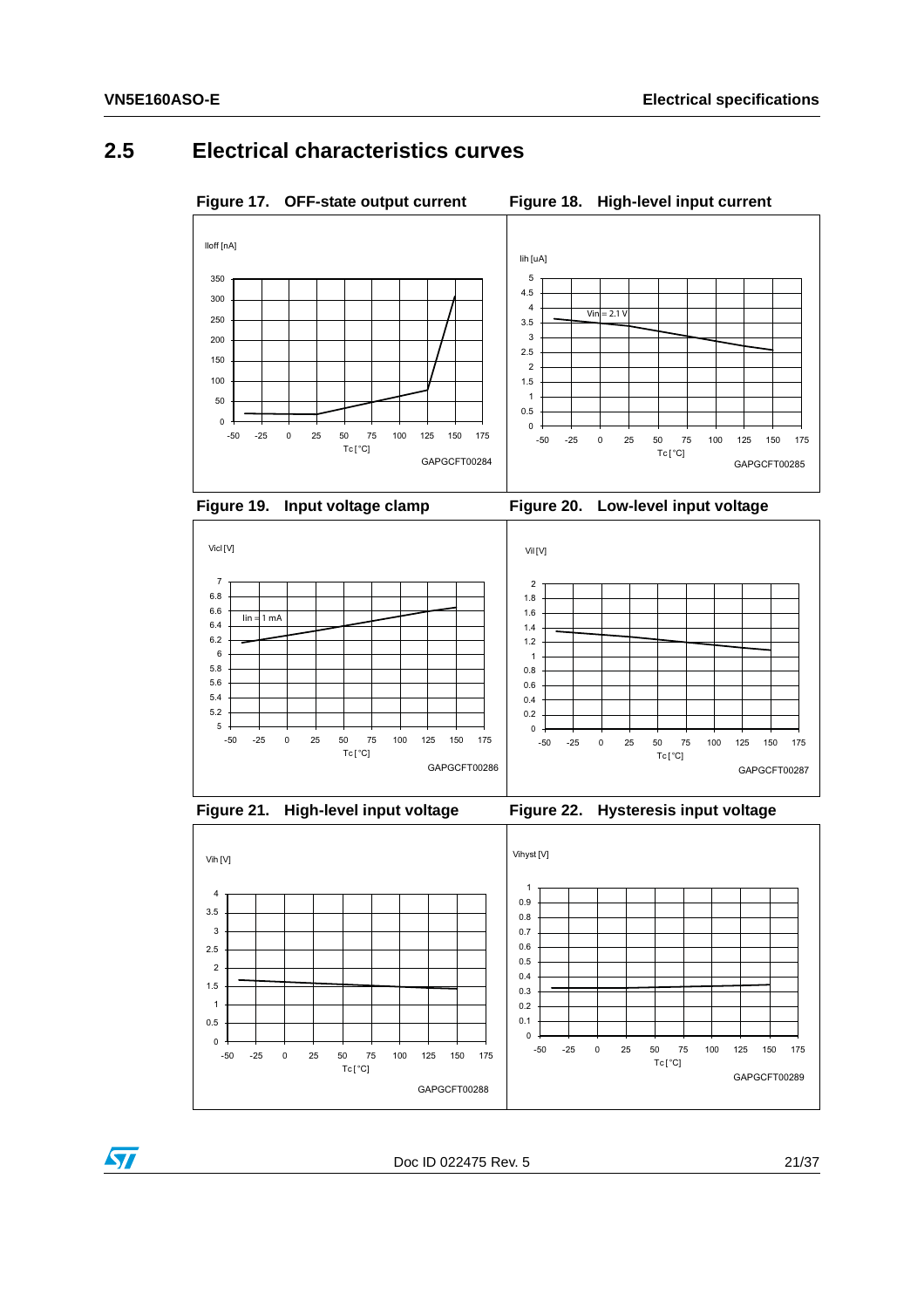

<span id="page-21-1"></span><span id="page-21-0"></span>**Figure 23. ON-state resistance vs T<sub>case</sub> Figure 24. ON-state resistance vs V<sub>CC</sub>** 

<span id="page-21-2"></span>

<span id="page-21-3"></span>



<span id="page-21-5"></span>

<span id="page-21-4"></span>



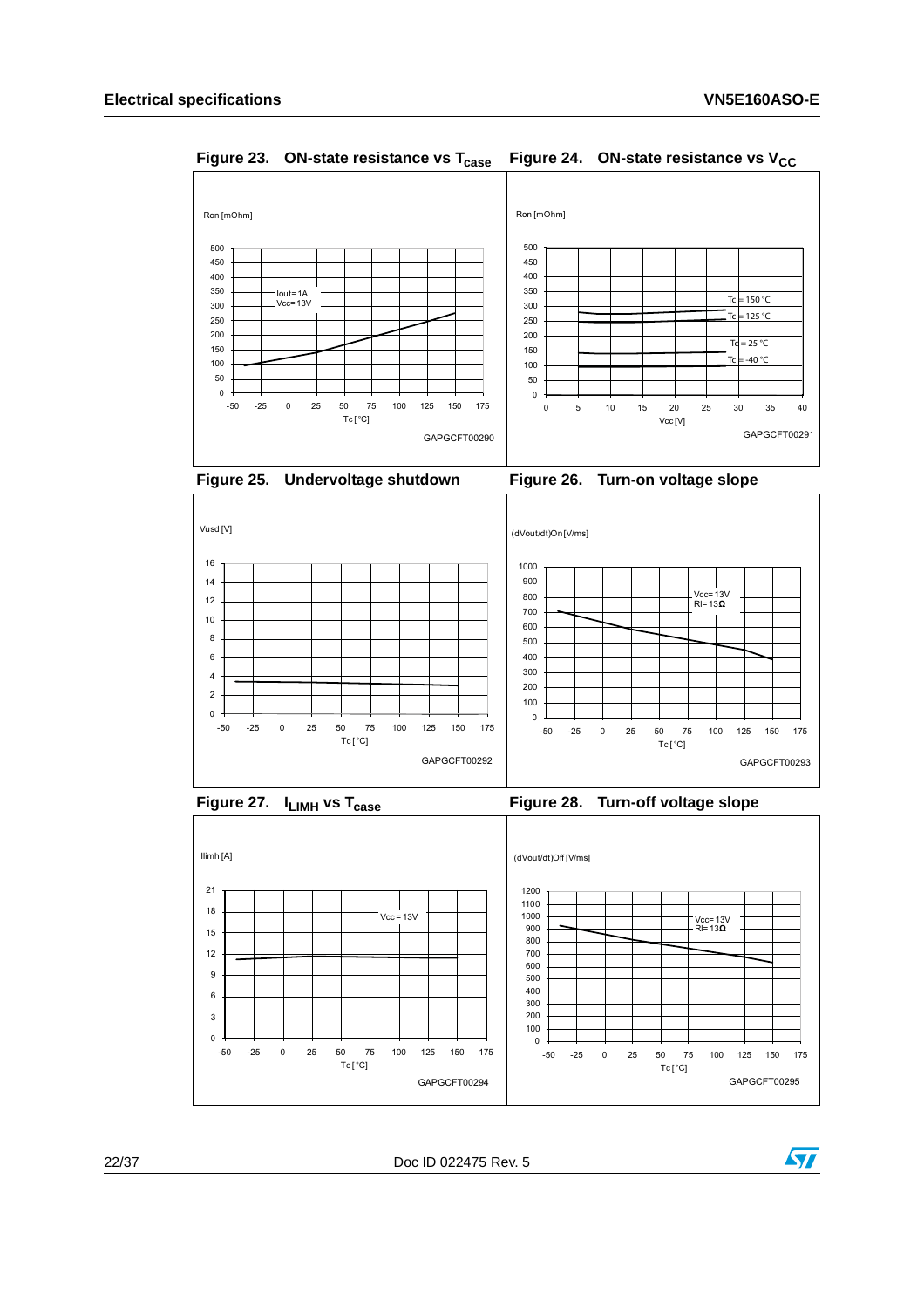<span id="page-22-0"></span>**Figure 29. High-level CS\_DIS voltage Figure 30. CS\_DIS voltage clamp**

<span id="page-22-1"></span>

<span id="page-22-2"></span>**Figure 31. Low-level CS\_DIS voltage**



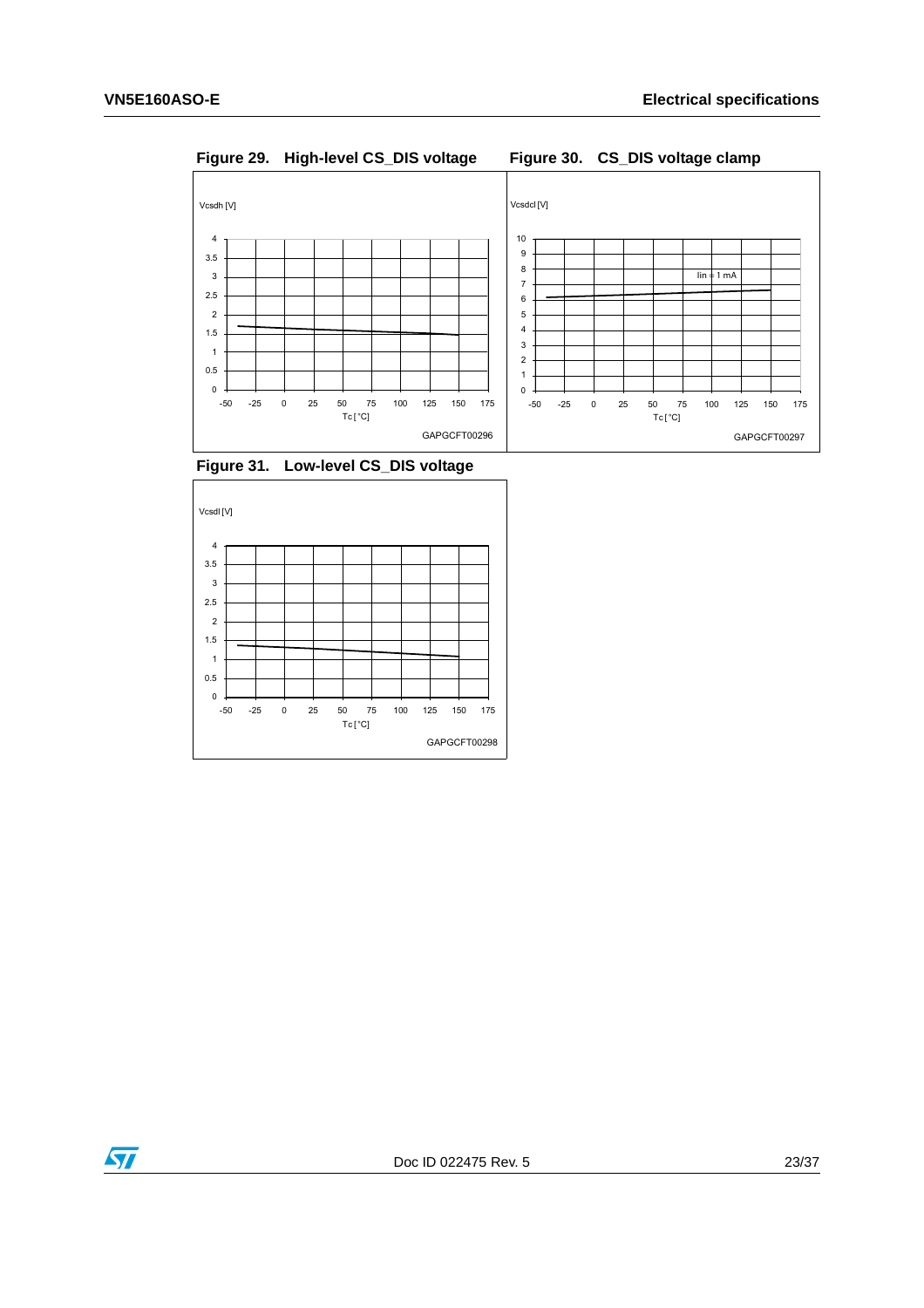# <span id="page-23-0"></span>**3 Application information**



<span id="page-23-3"></span>

### <span id="page-23-1"></span>**3.1 GND protection network against reverse battery**

#### <span id="page-23-2"></span>**3.1.1** Solution 1: resistor in the ground line (R<sub>GND</sub> only)

This can be used with any type of load.

The following is an indication on how to resize the  $R_{GND}$  resistor.

- 1.  $R_{GND} \leq 600$  mV / ( $I_{S(on)max}$ ).
- 2. R<sub>GND</sub> ≥ (- $V_{CC}$ ) / (- $I_{GND}$ )

where -I<sub>GND</sub> is the DC reverse ground pin current and can be found in the absolute maximum rating section of the device datasheet.

Power dissipation in  $R_{GND}$  (when  $V_{CC}$  < 0: during reverse battery situations) is:

#### **Equation 1**

$$
P_D = (-V_{CC})^2 / R_{GND}
$$

This resistor can be shared amongst several different HSDs. Please note that the value of this resistor should be calculated with formula (1) where  $I_{S(on)max}$  becomes the sum of the maximum ON-state currents of the different devices.

Please note that if the microprocessor ground is not shared by the device ground then the  $R_{GND}$  produces a shift ( $I_{S(on)max}$ <sup>\*</sup>  $R_{GND}$ ) in the input thresholds and the status output

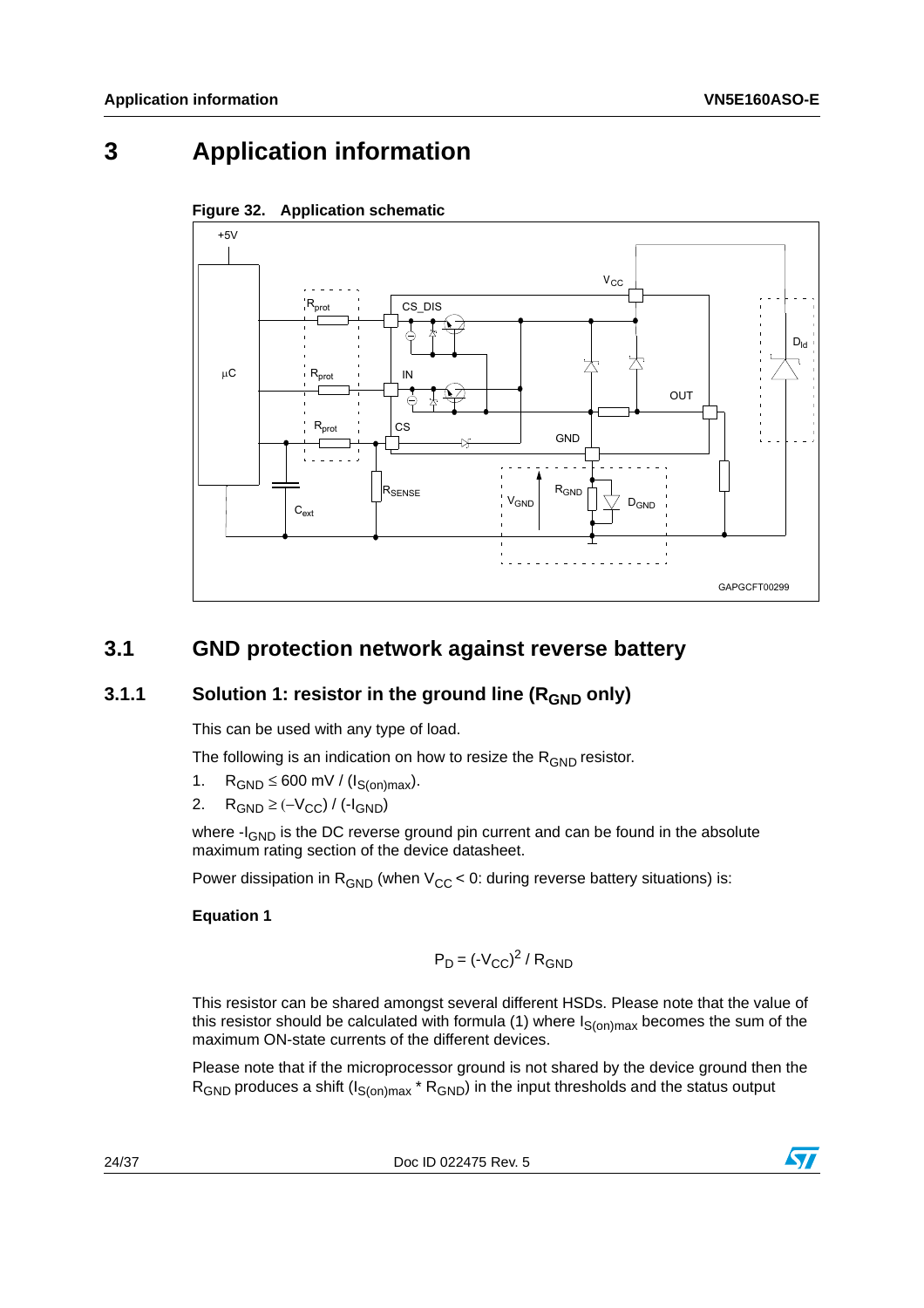values. This shift varies depending on how many devices are ON in case of several highside drivers sharing the same  $R_{GND}$ .

If the calculated power dissipation leads to a large resistor or several devices have to share the same resistor then ST suggests to utilize Solution 2 (see *[Section 3.1.2: Solution 2: a](#page-24-0)  [diode \(DGND\) in the ground line](#page-24-0)*).

#### <span id="page-24-0"></span>**3.1.2** Solution 2: a diode (D<sub>GND</sub>) in the ground line

A resistor ( $R_{GND}$  = 1 kΩ) should be inserted in parallel to  $D_{GND}$  if the device drives an inductive load.

This small signal diode can be safely shared amongst several different HSDs. Also in this case, the presence of the ground network produces a shift ( $\approx 600$  mV) in the input threshold and in the status output values if the microprocessor ground is not common to the device ground. This shift does not vary if more than one HSD shares the same diode/resistor network.

#### <span id="page-24-1"></span>**3.2 Load dump protection**

 $D_{\text{ld}}$  is necessary (voltage transient suppressor) if the load dump peak voltage exceeds the  $V_{CC}$  maximux DC rating. The same applies if the device is subject to transients on the  $V_{CC}$ line that are greater than the ones shown in the ISO T/R 7637/1 table.

#### <span id="page-24-2"></span>**3.3 MCU I/Os protection**

If a ground protection network is used and negative transients are present on the  $V_{CC}$  line, the control pins are pulled negative. ST suggests to insert a resistor  $(R_{prot})$  in line to prevent the microcontroller I/O pins from latching-up.

The value of these resistors is a compromise between the leakage current of microcontroller and the current required by the HSD I/Os (input levels compatibility) with the latch-up limit of microcontroller I/Os.

#### **Equation 2**

$$
-V_{CCpeak} / I_{latchup} \leq R_{prot} \leq (V_{OH\mu C} - V_{IH} - V_{GND}) / I_{IHmax}
$$

Calculation example:

For  $V_{CCpeak}$  = - 100 V,  $I_{\text{latchub}} \ge 20$  mA,  $V_{\text{OHuC}} \ge 4.5$  V

5 kΩ  $\leq$  R<sub>prot</sub>  $\leq$  180 kΩ.

Recommended values:  $R_{prot} = 10 k\Omega$ ,  $C_{EXT} = 10 nF$ .

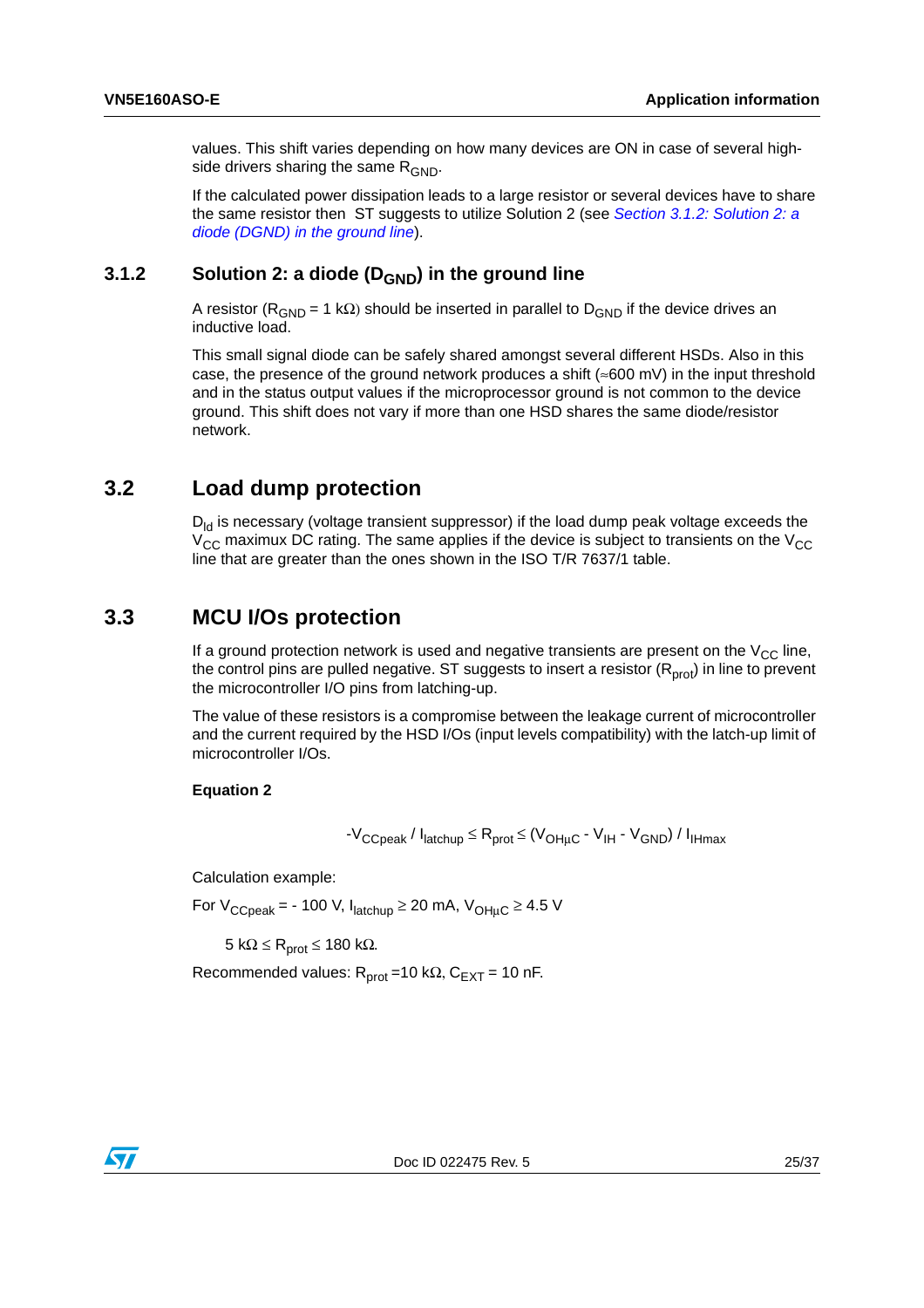### <span id="page-25-0"></span>**3.4 Current sense and diagnostic**

The current sense pin performs a double function (see *[Figure 33: Current sense and](#page-25-1)  [diagnostic](#page-25-1)*):

- **Current mirror of the load current in normal operation, delivering a current** proportional to the load current according to a known ratio  $K_X$ . The current  $I_{\text{SENSE}}$  can be easily converted to a voltage  $V_{\text{SENSE}}$  by means of an external resistor  $R_{\text{SENSE}}$ . Linearity between  $I_{\text{OUT}}$  and  $V_{\text{SENSE}}$  is ensured up to 5 V minimum (see parameter  $V_{\text{SENSE}}$  in *Table 9: Current sense (8 V < V<sub>CC</sub> < 18 V)*). The current sense accuracy depends on the output current (refer to current sense electrical characteristics *Table 9: Current sense (8 V < V<sub>CC</sub> < 18 V)*).
- **Diagnostic flag in fault conditions**, delivering a fixed voltage V<sub>SENSEH</sub> up to a maximum current I<sub>SENSEH</sub> in case of the following fault conditions (refer to *[Table 11: Truth table](#page-15-0)*):
	- Power limitation activation
	- **Overtemperature**
	- Short to  $V_{CC}$  in OFF-state
	- Open-load in OFF-state with additional external components.

A logic high-level on the CS\_DIS pin simultaneously sets all the current sense pins of the device in a high impedance state, thus disabling the current monitoring and diagnostic detection. This feature allows multiplexing of the microcontroller analog inputs by sharing the sense resistance and ADC line among different devices.



<span id="page-25-1"></span>**Figure 33. Current sense and diagnostic**

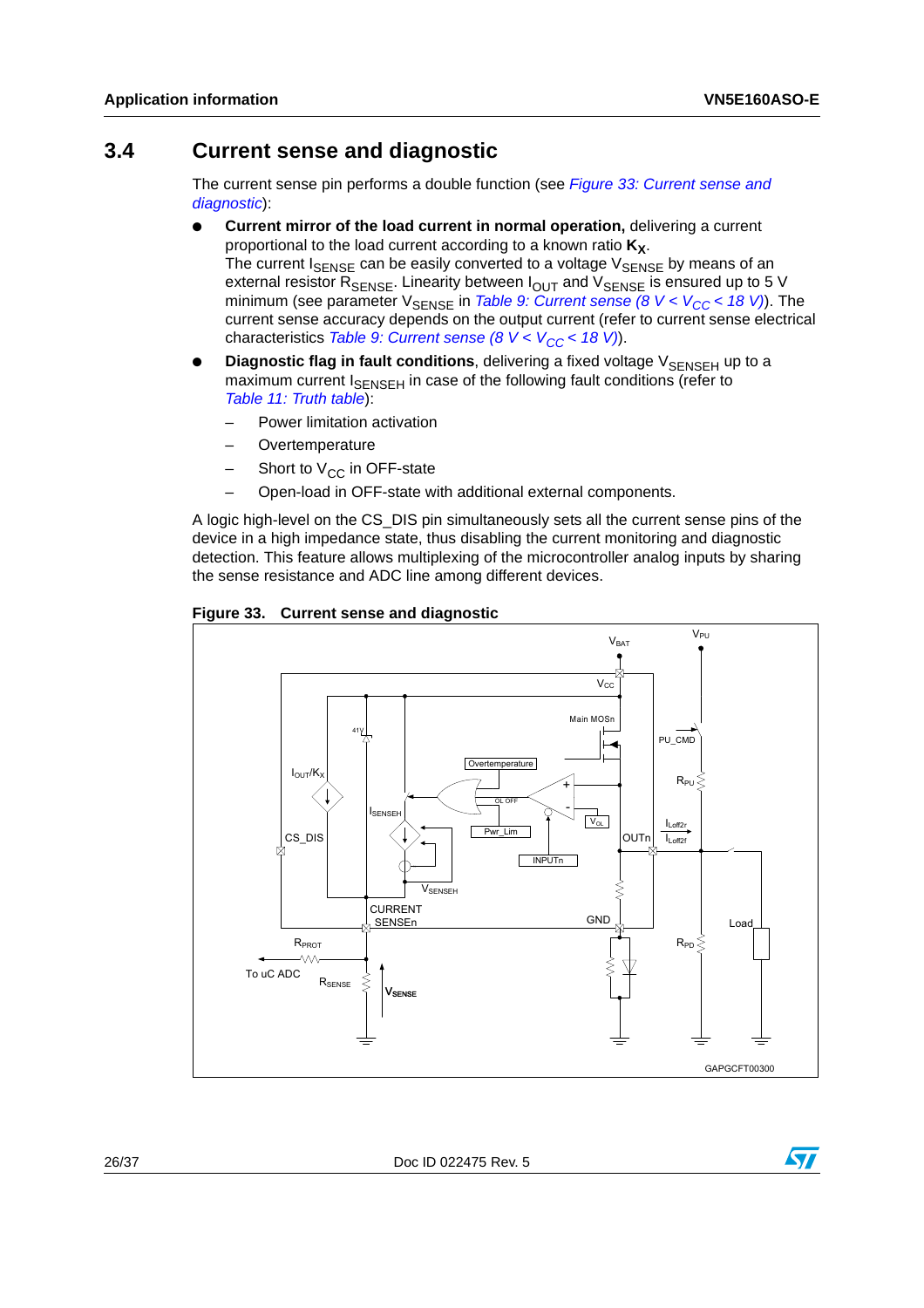#### <span id="page-26-0"></span>**3.4.1** Short to V<sub>CC</sub> and OFF-state open-load detection

#### **Short to V<sub>CC</sub>**

A short-circuit between  $V_{CC}$  and output is indicated by the relevant current sense pin set to V<sub>SENSEH</sub> during the device OFF-state. Little or no current is delivered by the current sense during the ON-state depending on the nature of the short-circuit.

#### **OFF-state open-load with external circuitry**

Detection of an open-load in off-mode requires an external pull-up resistor  $(R_{PU})$  connecting the output to a positive supply voltage  $(V_{PI})$ .

It is preferable that  $V_{PI}$  is switched-off during the module standby mode to avoid an increase in overall standby current consumption in normal conditions, that is, when the load is connected.

An external pull-down resistor  $(R_{PD})$  connected between output and GND is mandatory to avoid misdetection in case of floating outputs in OFF-state (see *[Figure 33: Current sense](#page-25-1)  [and diagnostic](#page-25-1)*).

 $R_{PD}$  must be selected in order to ensure  $V_{OUT} < V_{OID}$  min unless pulled up by the external circuitry:

#### **Equation 3**

$$
V_{\text{OUT}}|_{\text{Pul-UD-OFF}} = R_{\text{PD}} \cdot I_{L(\text{off2})f} < V_{\text{OLmin}} = 2 \text{ V}
$$

 $R_{\text{PD}} \leq 22$  KΩ is recommended.

For proper open load detection in OFF-state, the external pull-up resistor must be selected according to the following formula:

#### **Equation 4**

$$
V_{\text{OUT}}\big|_{\text{Full-up\_ON}} = \frac{\left(R_{\text{PD}} \cdot V_{\text{PU}}\right) - \left(R_{\text{PU}} \cdot R_{\text{PD}} \cdot I_{\text{L (off2)r}}\right)}{\left(R_{\text{PU}} + R_{\text{PD}}\right)} > V_{\text{OLmax}} = 4 \text{ V}
$$

For the values of V<sub>OLmin</sub>, V<sub>OLmax</sub>, I<sub>L(off2)r</sub> and I<sub>L(off2)f</sub> (see *Table 10: Open-load detection (8 V [< VCC < 18 V\)](#page-11-0)*.

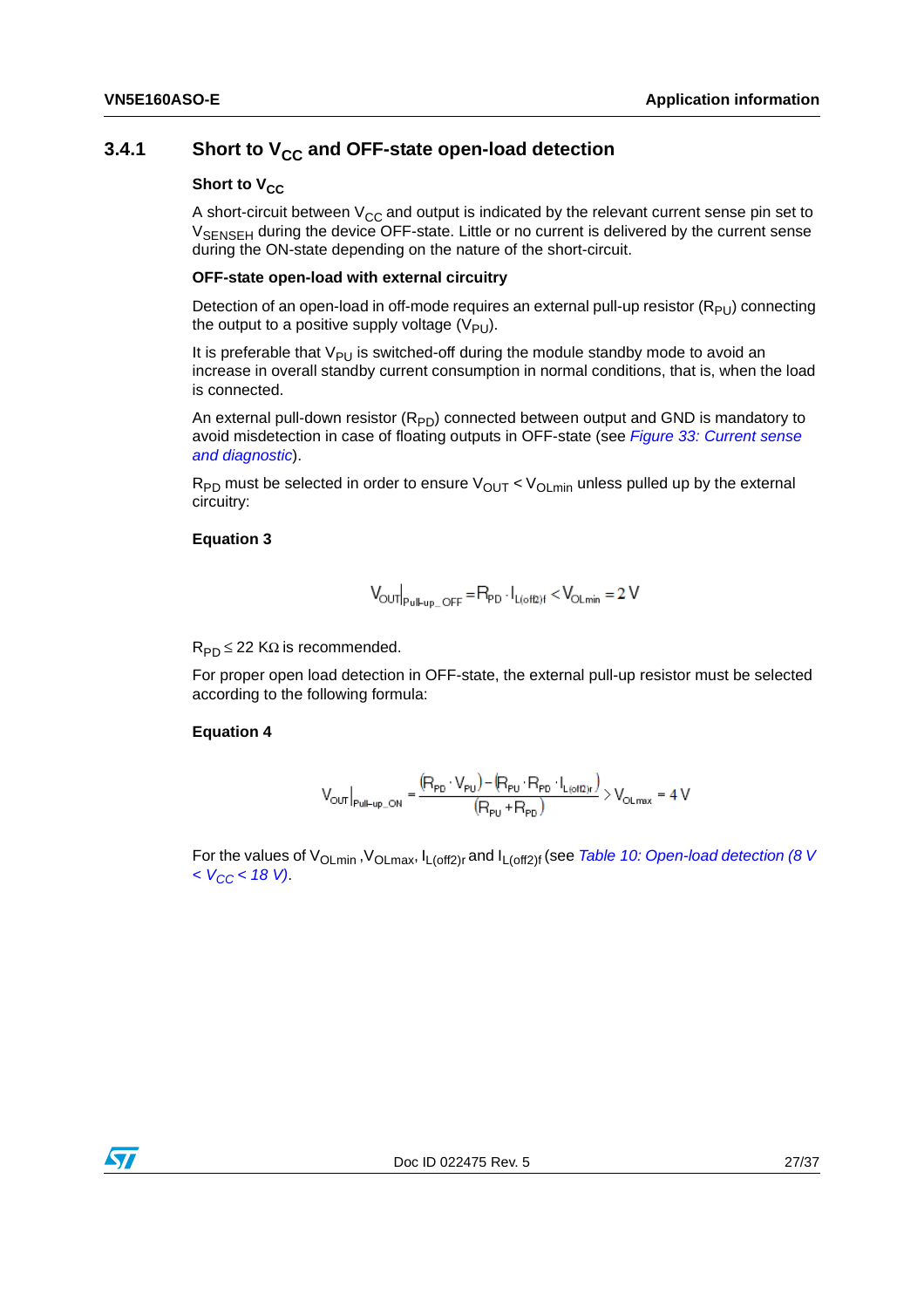# <span id="page-27-0"></span>**3.5** Maximum demagnetization energy (V<sub>CC</sub> = 13.5 V)



<span id="page-27-1"></span>**Figure 34. Maximum turn-off current versus inductance (for each channel)(1)**

1. Values are generated with R<sub>L</sub> = 0 Ω.<br>In case of repetitive pulses, T<sub>istart</sub> (at the beginning of each demagnetization) of every pulse must not exceed the temperature specified above for curves A and B.

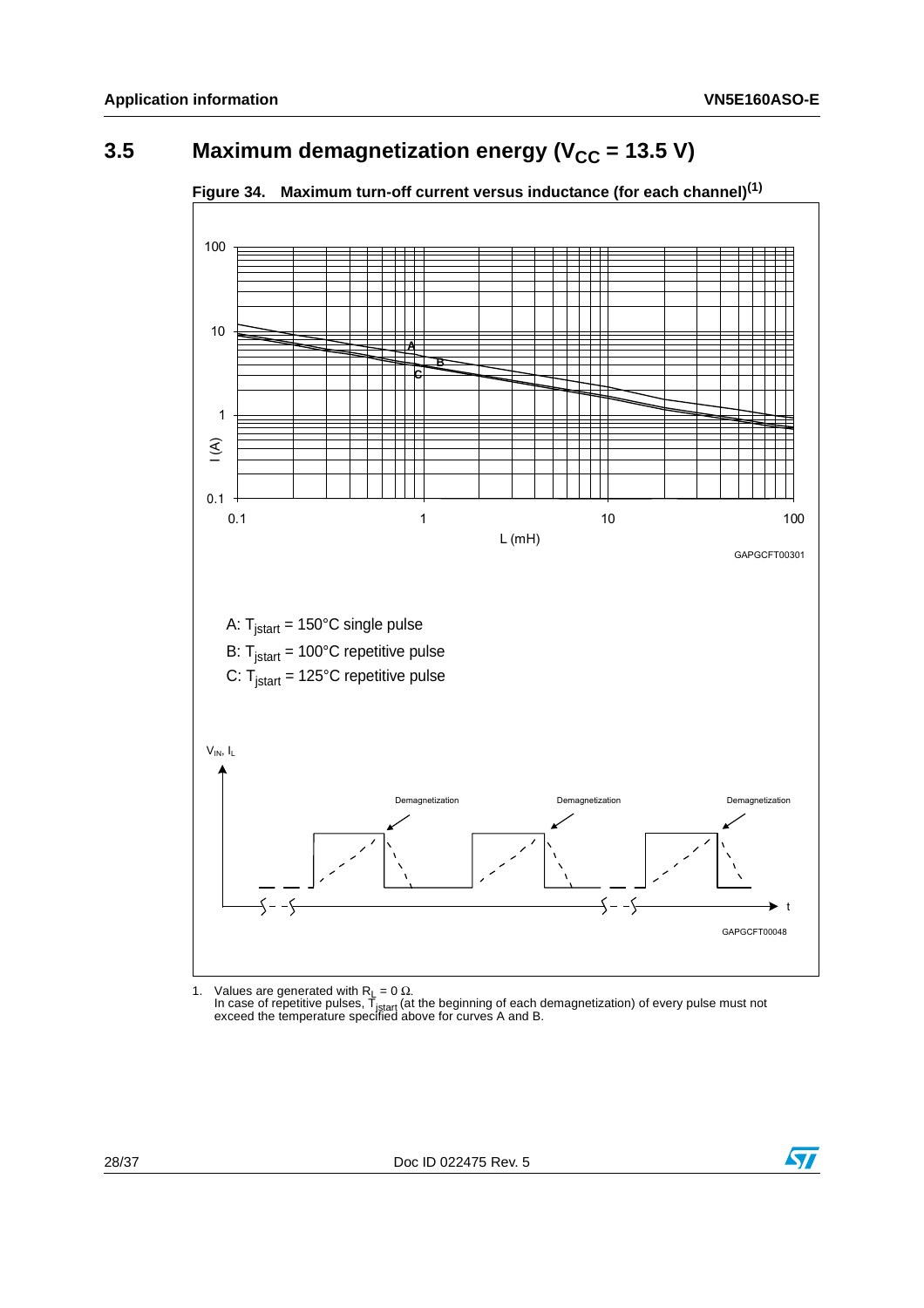# <span id="page-28-0"></span>**4 Package and PC board thermal data**

### <span id="page-28-1"></span>**4.1 SO-16L thermal data**

#### <span id="page-28-2"></span>**Figure 35. SO-16L PC board**



 $\bm{\varPi}$ 

*Note: Layout condition of Rth and Zth measurements (PCB: Double Layers, Thermal Vias,FR4 area 77mm x 86 mm, PCB thickness=1.6mm, Cu thickness = 70µm (front and back side), Copper area from minimum pad lay- out to 24 cm2 ).*

<span id="page-28-3"></span>



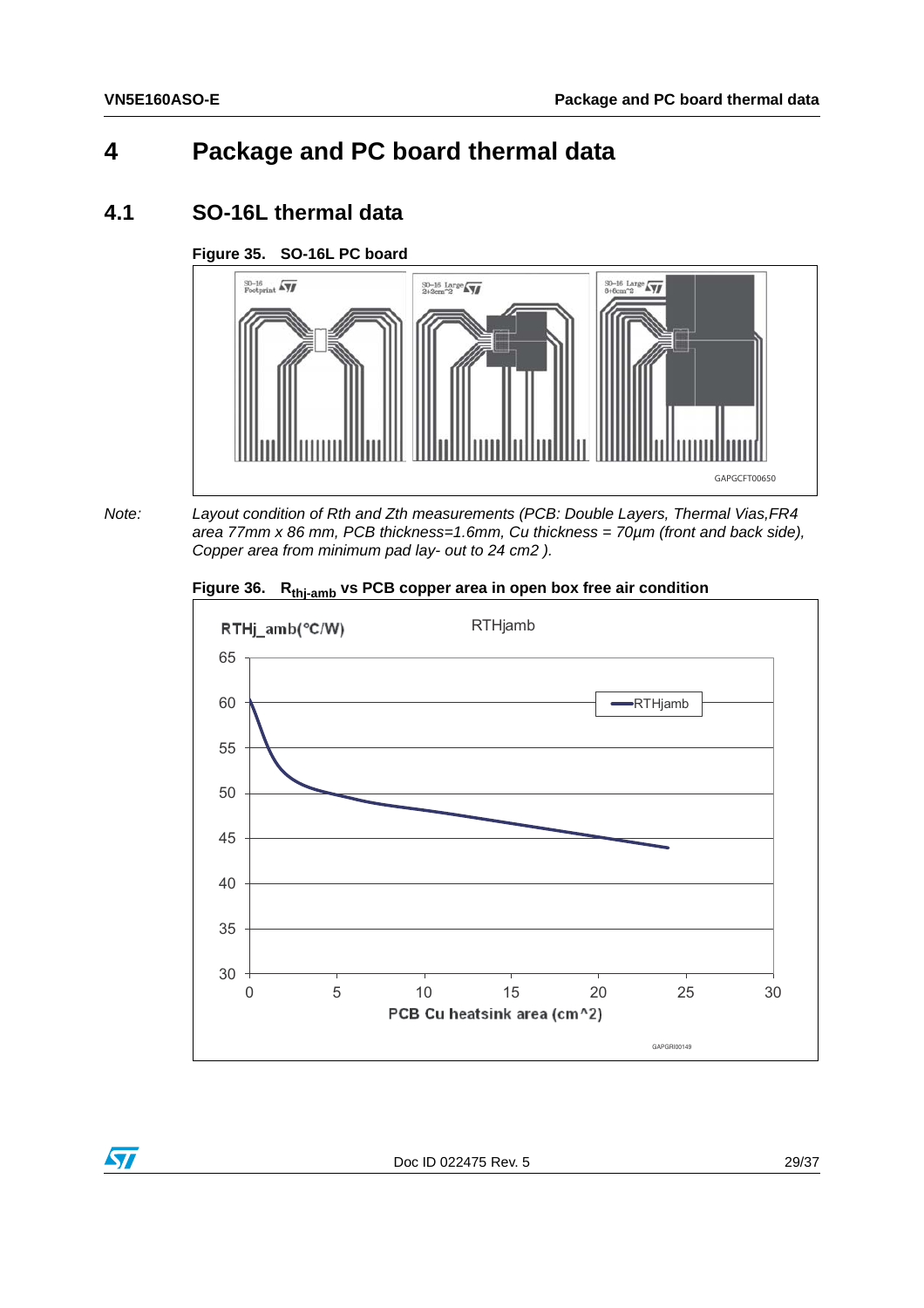

<span id="page-29-0"></span>**Figure 37. SO-16L thermal impedance junction ambient single pulse** 

<span id="page-29-1"></span>**Figure 38. Thermal fitting model of a single channel HSD in SO-16L**





 $Z_{TH\delta} = R_{TH} \cdot \delta + Z_{THtp} (1 - \delta)$ where  $\delta = \mathrm{t_{p}}/\mathrm{T}$ 

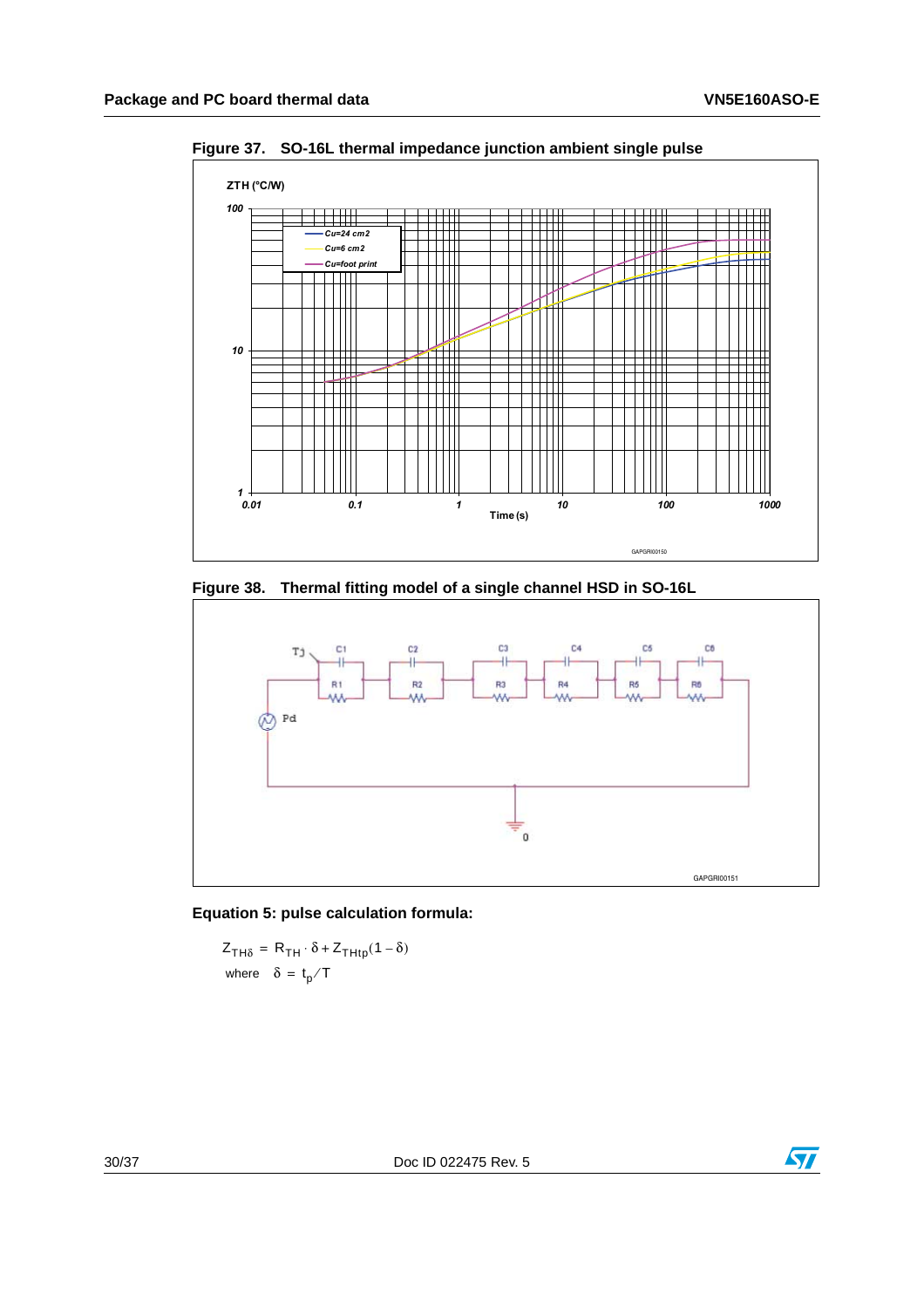| Area/island (cm <sup>2</sup> ) | Footprint    | $\mathbf{2}$ | 8    |
|--------------------------------|--------------|--------------|------|
| R1 (°C/W)                      | 1.2          |              |      |
| R2 (°C/W)                      | 4.2          |              |      |
| R3 (°C/W)                      | 5            |              |      |
| R4 (°C/W)                      | 8            | $\,6$        | 6    |
| R5 (°C/W)                      | 14           | 13           | 13   |
| R6 (°C/W)                      | 28           | 20           | 14.5 |
| $C1$ (W.s/ $°C$ )              | 0.0008       |              |      |
| $C2$ (W.s/ $°C$ )              | 0.002        |              |      |
| $C3$ (W.s/ $°C$ )              | 0.1          |              |      |
| $C4$ (W.s/ $\textdegree C$ )   | 0.5          |              |      |
| $C5$ (W.s/ $\textdegree C$ )   | $\mathbf{1}$ | 1.5          | 1.5  |
| $C6$ (W.s/ $°C$ )              | 3            | 9            | 12   |

<span id="page-30-0"></span>Table 15. **Thermal parameter** 

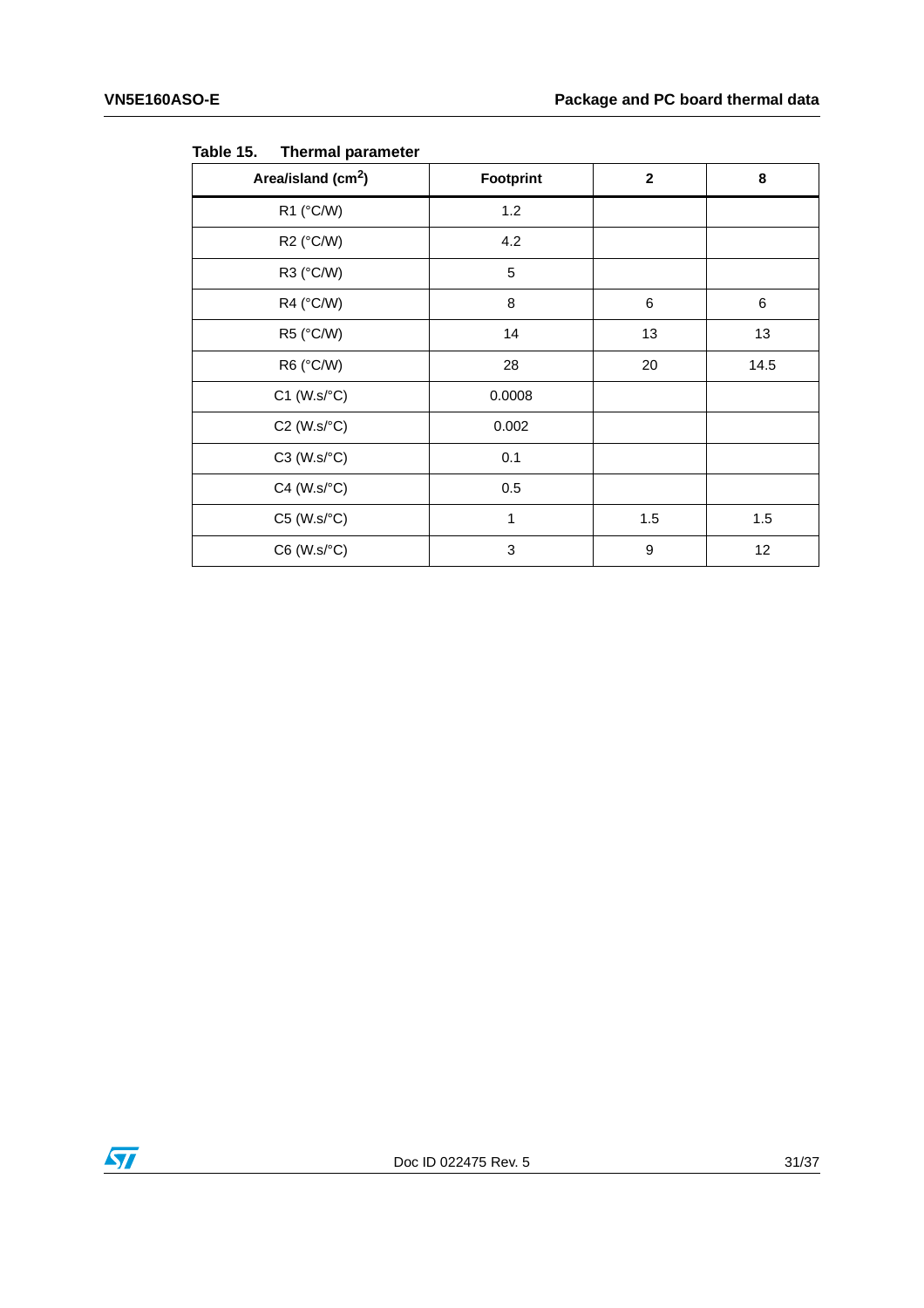# <span id="page-31-0"></span>**5 Package and packing information**

# <span id="page-31-1"></span>**5.1 ECOPACK® packages**

In order to meet environmental requirements, ST offers these devices in different grades of ECOPACK® packages, depending on their level of environmental compliance. ECOPACK® specifications, grade definitions and product status are available at: www.st.com.

ECOPACK® is an ST trademark.

## <span id="page-31-2"></span>**5.2 Package mechanical data**

<span id="page-31-3"></span>



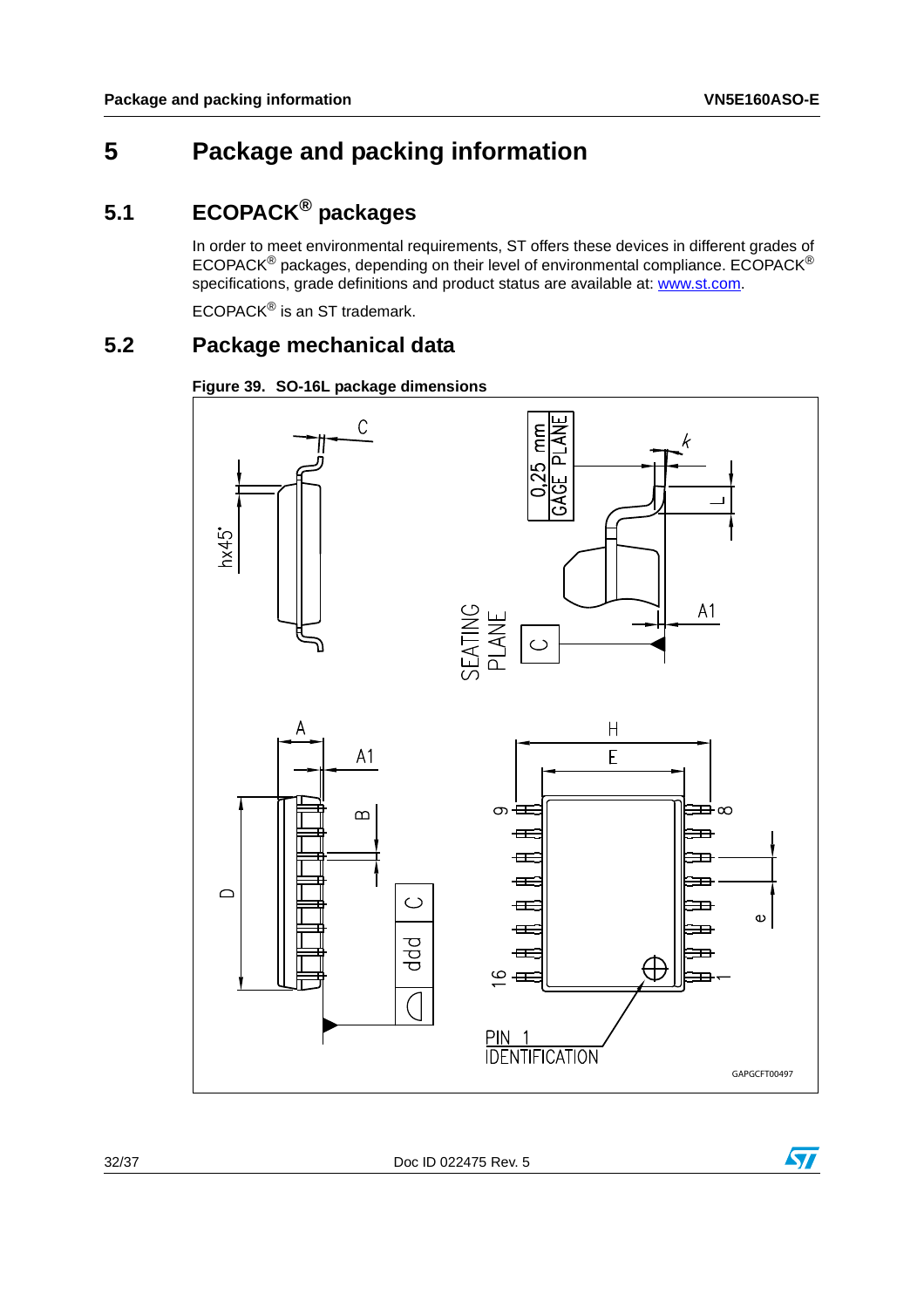| Symbol                    | <b>Millimeters</b> |            |             |  |
|---------------------------|--------------------|------------|-------------|--|
|                           | Min                | <b>Typ</b> | Max         |  |
| A                         | 2.35               |            | 2.65        |  |
| A1                        | 0.10               |            | 0.30        |  |
| $\sf B$                   | 0.33               |            | 0.51        |  |
| $\mathsf C$               | 0.23               |            | 0.32        |  |
| D                         | 10.10              |            | 10.50       |  |
| $\mathsf E$               | 7.40               |            | 7.60        |  |
| ${\bf e}$                 |                    | 1.27       |             |  |
| $\sf H$                   | 10.00              |            | 10.65       |  |
| $\boldsymbol{\mathsf{h}}$ | 0.25               |            | 0.75        |  |
| L                         | 0.40               |            | 1.27        |  |
| $\sf k$                   | $0^{\circ}$        |            | $8^{\circ}$ |  |
| ddd                       |                    |            | 0.10        |  |

<span id="page-32-0"></span>Table 16. **Table 16. SO-16L mechanical data**

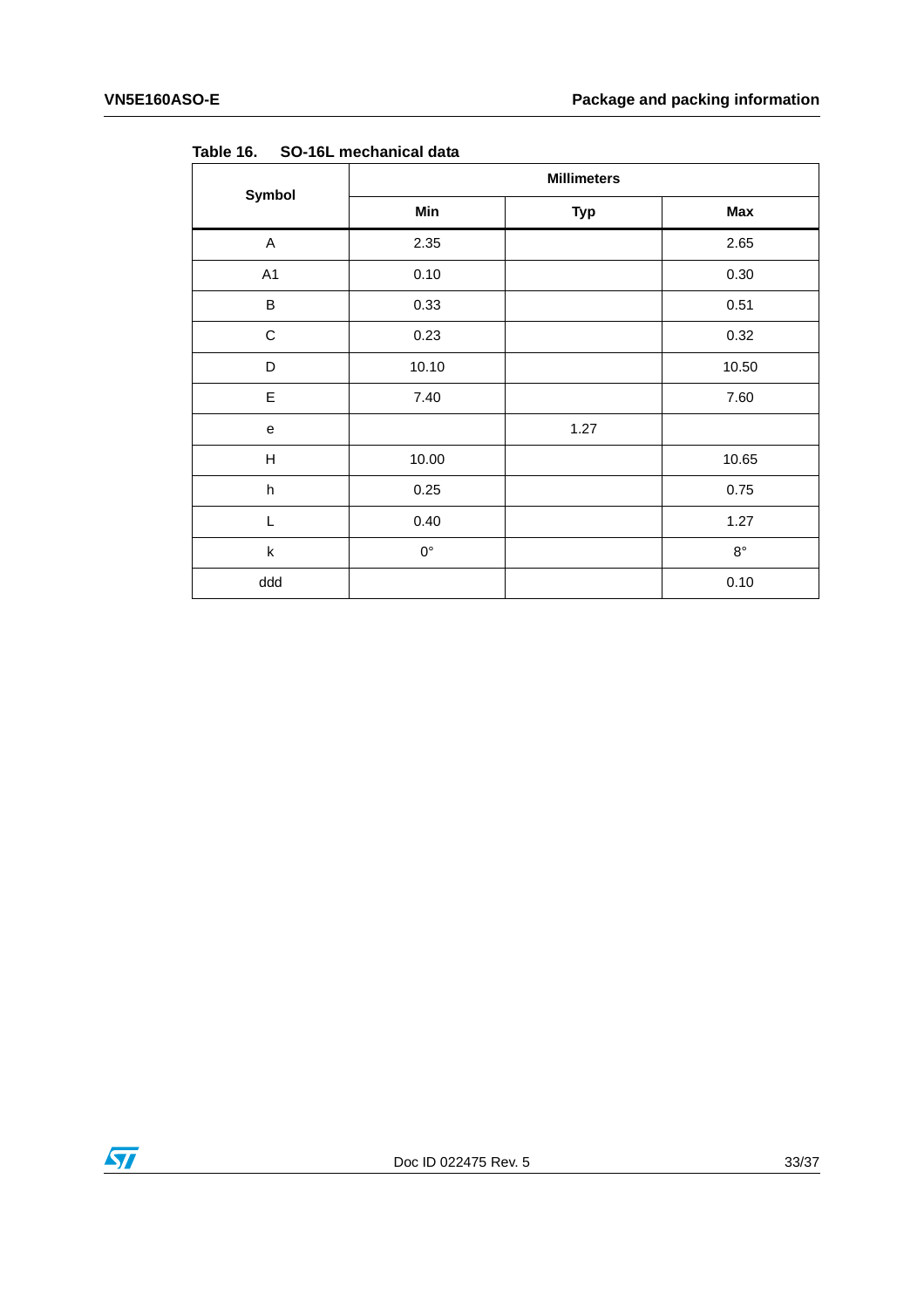## <span id="page-33-0"></span>**5.3 Packing information**

#### <span id="page-33-1"></span>**Figure 40. SO-16L tube shipment (no suffix)**





<span id="page-33-2"></span>**Figure 41. SO-16L tape and reel shipment (suffix "TR")**

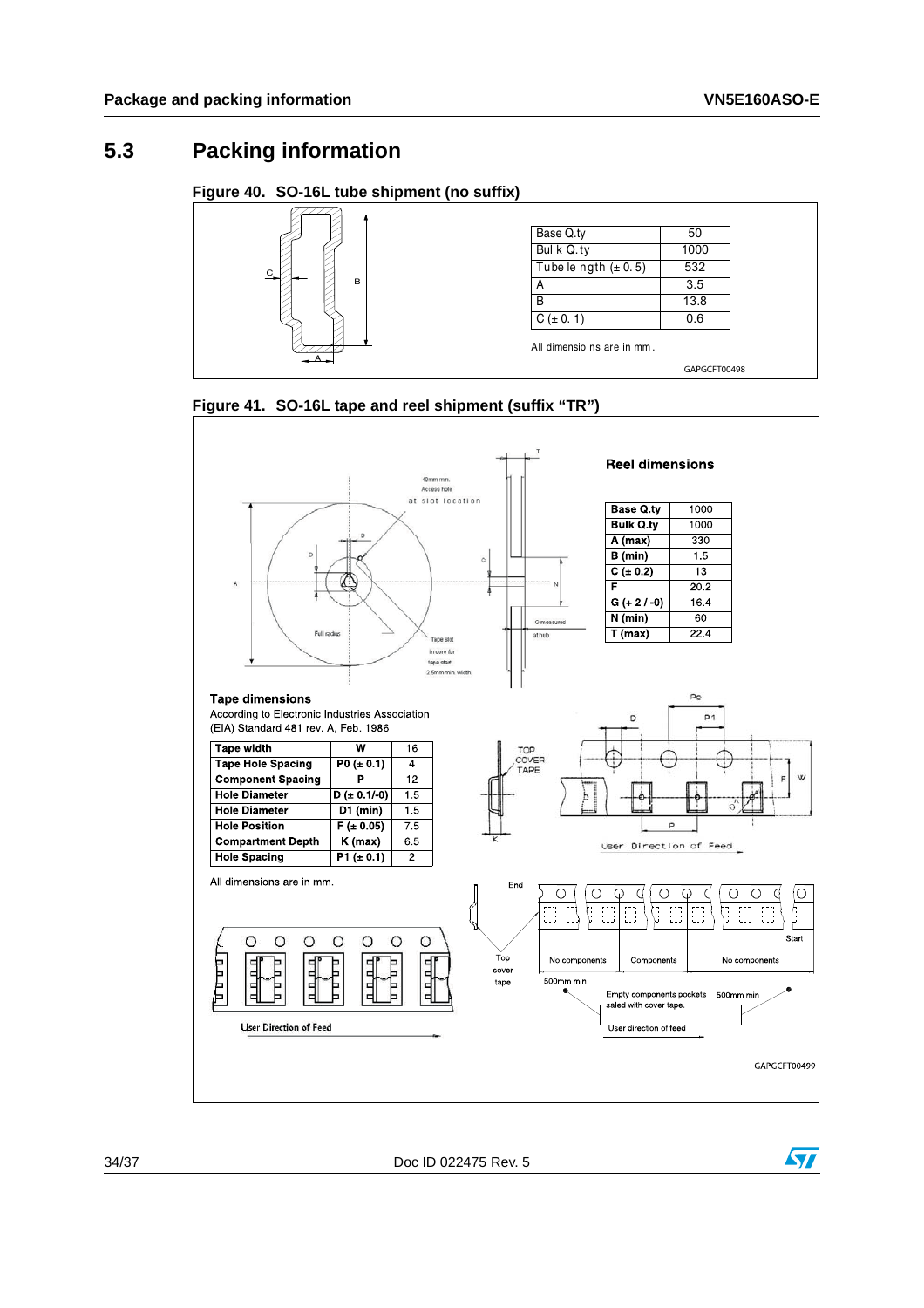# <span id="page-34-0"></span>**6 Order codes**

#### <span id="page-34-1"></span>Table 17. **Device summary**

| Package | Order codes         |                |
|---------|---------------------|----------------|
|         | Tube                | Tape and reel  |
| SO-16L  | <b>VN5E160ASO-E</b> | VN5E160ASOTR-E |

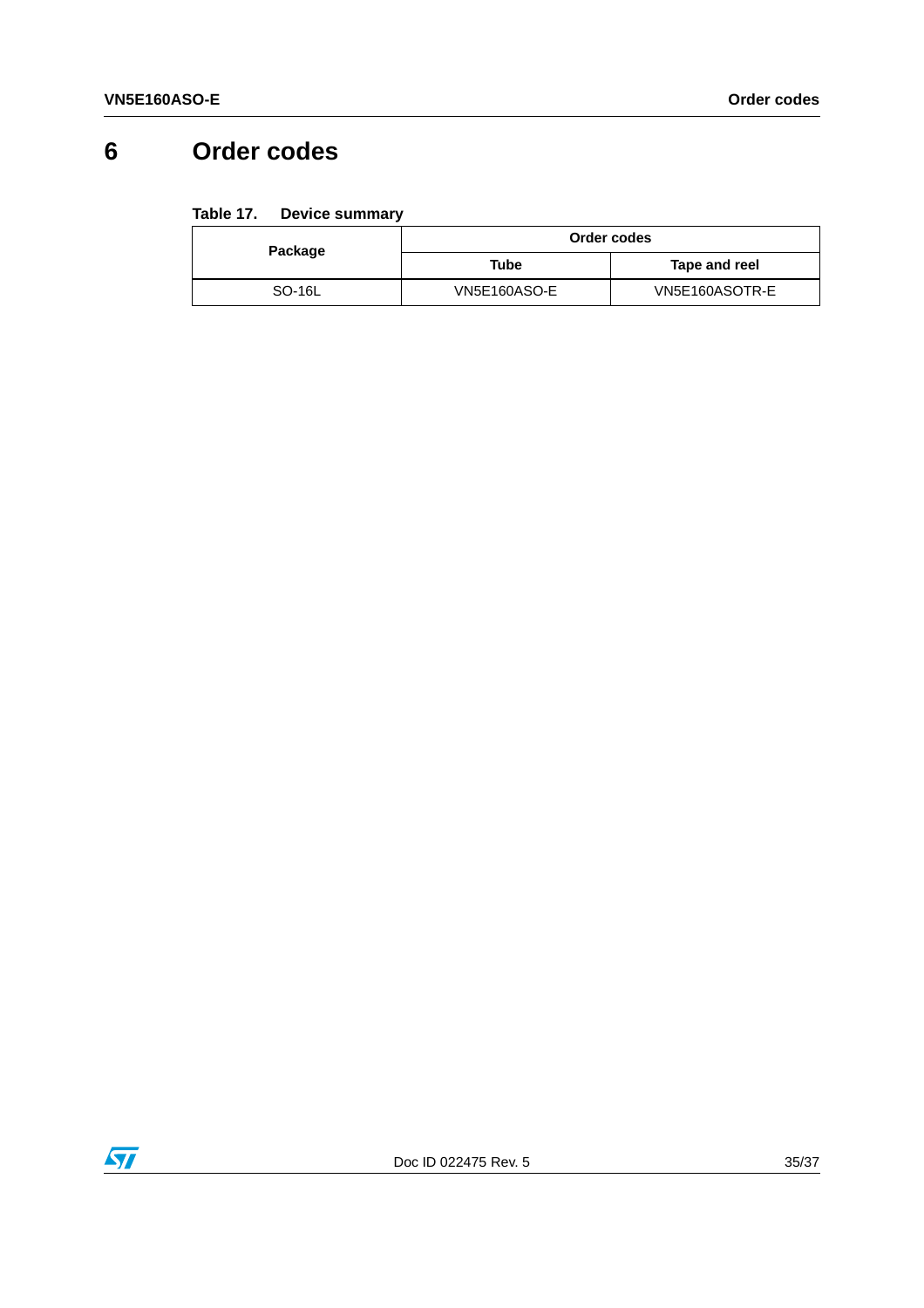# <span id="page-35-0"></span>**7 Revision history**

<span id="page-35-1"></span>

| Table 18. | <b>Document revision history</b> |  |
|-----------|----------------------------------|--|
|-----------|----------------------------------|--|

| Date        | <b>Revision</b> | <b>Changes</b>                                                                                 |
|-------------|-----------------|------------------------------------------------------------------------------------------------|
| 14-Dec-2011 |                 | Initial release.                                                                               |
| 03-May-2012 | 2               | Update Table 5: Power section<br>Added Section 4: Package and PC board thermal data            |
| 25-Jun-2012 | 3               | Table 4: Thermal data:<br>$-R_{\text{th}$ -pins: removed row<br>$-R_{\text{thip}}$ : added row |
| 18-Sep-2012 | 4               | Updated Table 4: Thermal data                                                                  |
| 18-Sep-2013 | 5               | Updated disclaimer.                                                                            |